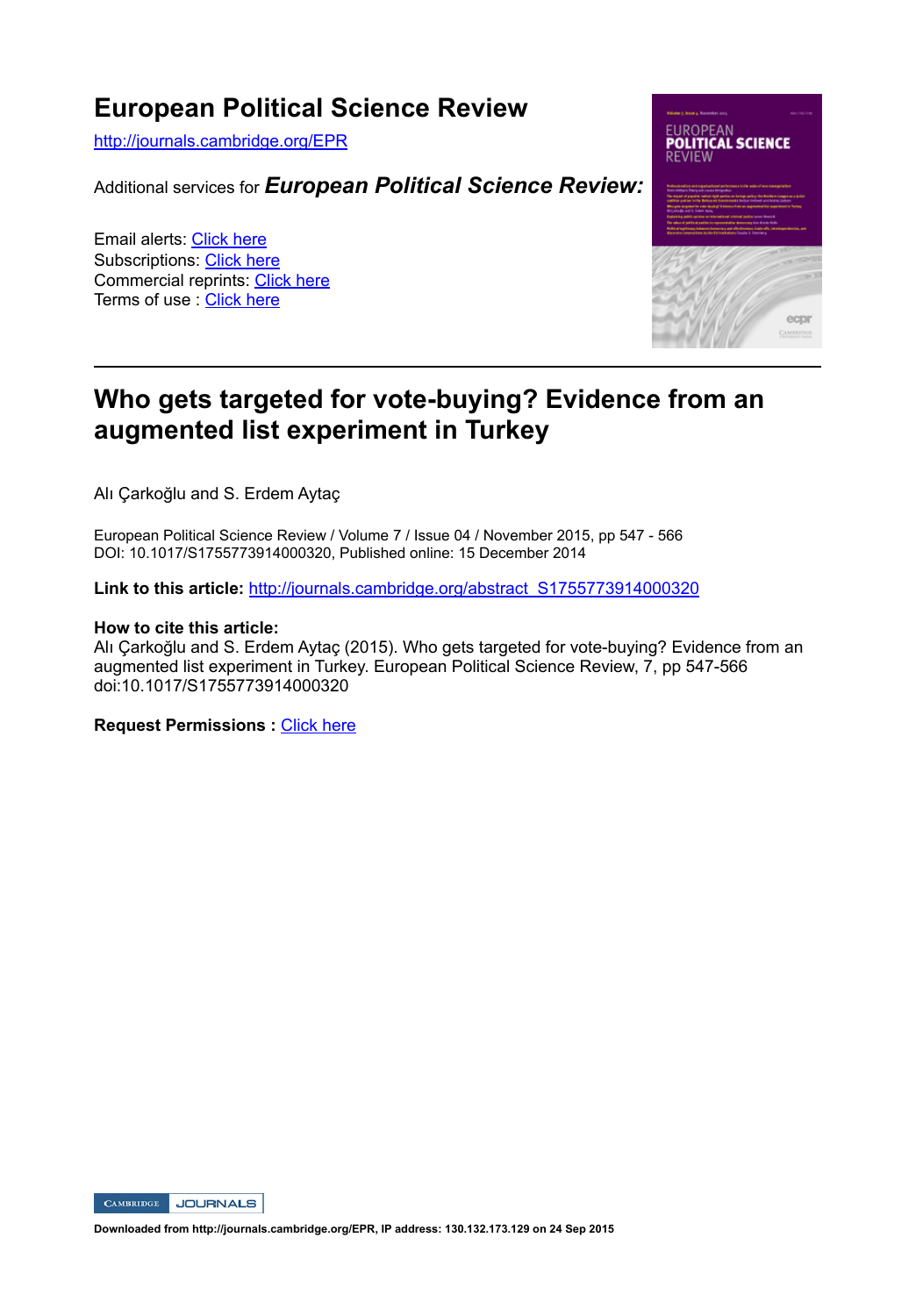# Who gets targeted for vote-buying? Evidence from an augmented list experiment in Turkey

### ALI ÇARKOĞLU $^{\rm 1}$  AND S. ERDEM AYTAÇ $^{\rm 2\ast}$

<sup>1</sup>Professor, Department of International Relations, Koç University, Istanbul, Turkey  $^2$ Assistant Professor, Department of International Relations, Koç University, Istanbul, Turkey

Understanding the dynamics of vote-buying is essential for improving accountability in elections in developing democracies. While list experiments are useful for attenuating social desirability bias associated with measuring vote-buying, they are not conducive to multivariate analyses, and the question of what types of individuals are targeted is left inadequately explored. We overcome this limitation by combining a population-based list experiment with an estimator (LISTIT) that allows for multivariate analyses in an efficient manner. Our analysis suggests that in the 2011 parliamentary elections in Turkey over one-third of the electorate was targeted for vote-buying, which is more than double the proportion willing to admit when asked directly. Additionally, we find that strong partisans of the ruling Justice and Development Party (Adalet ve Kalkınma Partisi), less-educated individuals, and urban residents are significantly more likely to be targeted for vote-buying. We present compelling evidence for the hypotheses that parties target their core supporters and socio-economically vulnerable individuals. The strength of our evidence derives from the use of original data on vote-buying that has been collected in an unobtrusive manner and analyzed at the level of individuals.

Keywords: vote buying; list experiment; LISTIT; Turkey

#### Introduction

The prevalence of vote-buying is one of the most significant weaknesses in the democratic processes of developing countries (Schaffer, 2007). When individuals exchange their votes in return for cash or minor rewards, the equality of the ballot is undermined, a level and competitive political playing field ceases to exist, and elections are deprived of their policy content (Desposato, 2007; Stokes, 2007a). This practice directly undermines the role of elections as a vehicle for representation and a mechanism of accountability (Stokes, 2007b).

Given the importance of the subject, there has been considerable interest in studying vote-buying and clientelism in general. However, as one author puts it, 'we actually know very little about how widespread the practice is or the correlates of variation' (Weitz-Shapiro, 2012: 568). The main culprit is the often hidden and morally indefensible nature of vote-buying that renders reliable data collection

\* E-mail: erdemaytac@gmail.com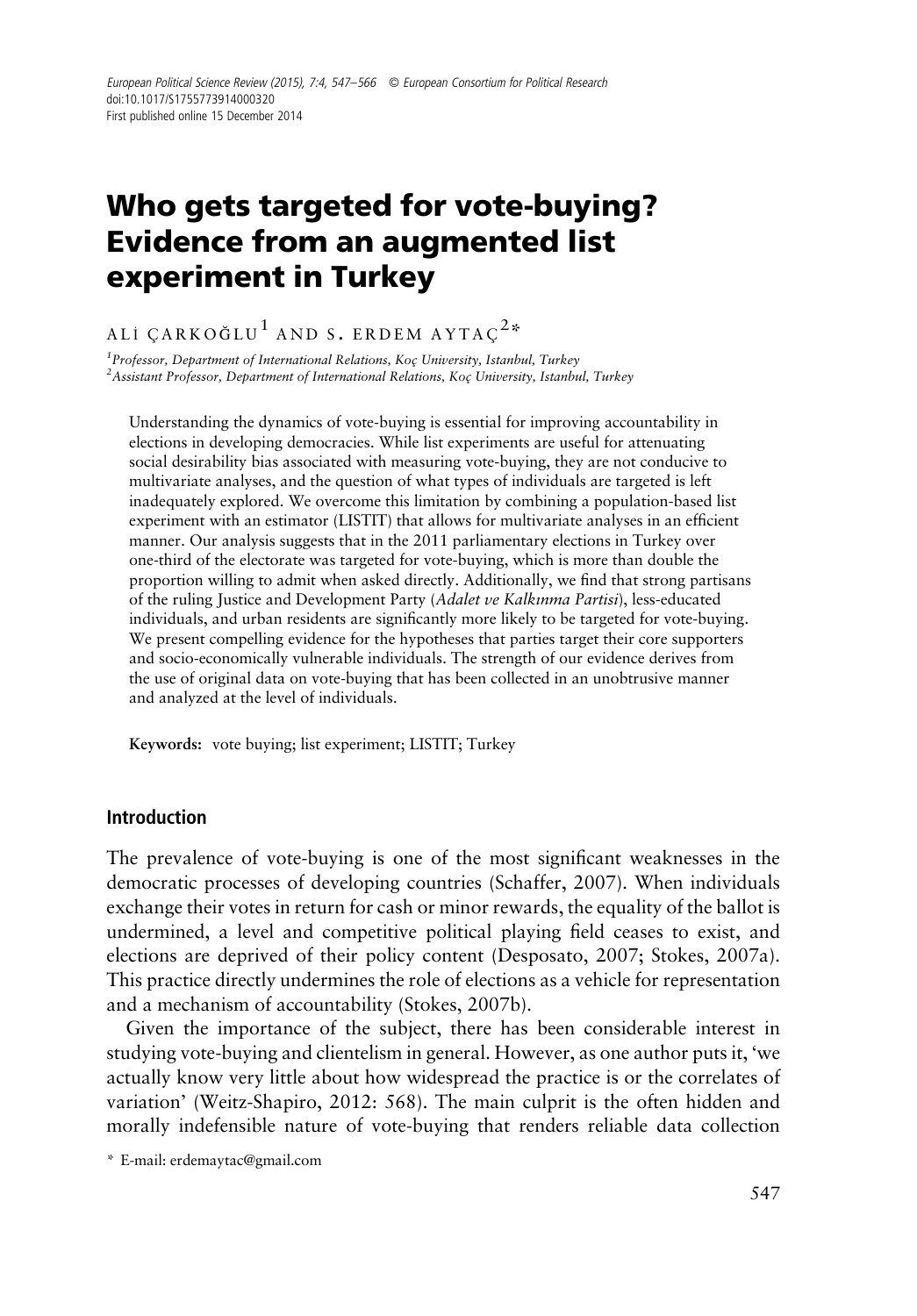difficult in two ways. The social desirability bias associated with measuring votebuying results in the underreporting of its prevalence, and leads to invalid inferences regarding the types of individuals that are being targeted.<sup>1</sup> Although there have been advances in the literature in obtaining accurate estimates of the aggregate levels of vote-buying, a reliable diagnosis of the target individuals is yet to be achieved.

In this article we employ an approach that not only enables us to estimate the prevalence of vote-buying while minimizing concerns of social desirability bias, but is also conducive to the analysis of the individual-level determinants of being targeted. Specifically, we combine two methodological innovations in the literature to study the practice of vote-buying in a major developing democracy. While the list experiment technique is useful for addressing the social desirability bias associated with measuring vote-buying, its limitations preclude efficient analysis of multivariate relationships between respondent characteristics and responses (Corstange, 2009; Blair and Imai, 2012). A list experiment, in its original form, relies on difference-in-means tests that are conducive to estimating the aggregate level of the sensitive behavior only, and it does not allow for individuallevel analyses (Kuklinski et al., 1997). Researchers can try to conduct pseudomultivariate analyses by dividing their sample along variables of interest and running difference-in-means tests, or regressions with interaction terms, across the resulting sub-groups (e.g. Holbrook and Krosnick, 2010; Gonzalez-Ocantos et al., 2012), but these approaches quickly encounter degrees of freedom constraints, are problematic for continuous variables, and do not use the data efficiently (Corstange, 2009). Thus, they result in hypothesis tests with low statistical power, and the important question of what types of individuals are targeted for vote-buying is left inadequately explored.

We overcome this limitation of list experiments by utilizing a procedure and estimator that allows individual-level multivariate analyses on list experiment data. In particular, we apply a modified version of the list experiment technique and a new estimator (LISTIT), as proposed by Corstange (2009), to original survey data from the 2011 parliamentary elections in Turkey. The results of our analyses illustrate the value of the approach we employ. When asked directly, only 16% of our sample admitted being targeted for vote-buying. Our experimental evidence, on the other hand, provides an estimate of 35%, more than double of what people report directly. This implies that in the Turkish case approximately one-third of the voting age population was targeted for vote-buying, and almost half of the actual targets were reluctant to reveal this when asked directly. Furthermore, we find that strong partisans of the ruling Justice and Development Party (Adalet ve Kalkınma Partisi (AKP)), less-educated individuals, and urban residents were significantly more likely to have been offered material benefits in exchange for votes.

<sup>&</sup>lt;sup>1</sup> This is because the probability of misrepresentation of true behavior might not be orthogonal to important covariates such as income, education, or partisanship (Gallego and Wantchekon, 2012).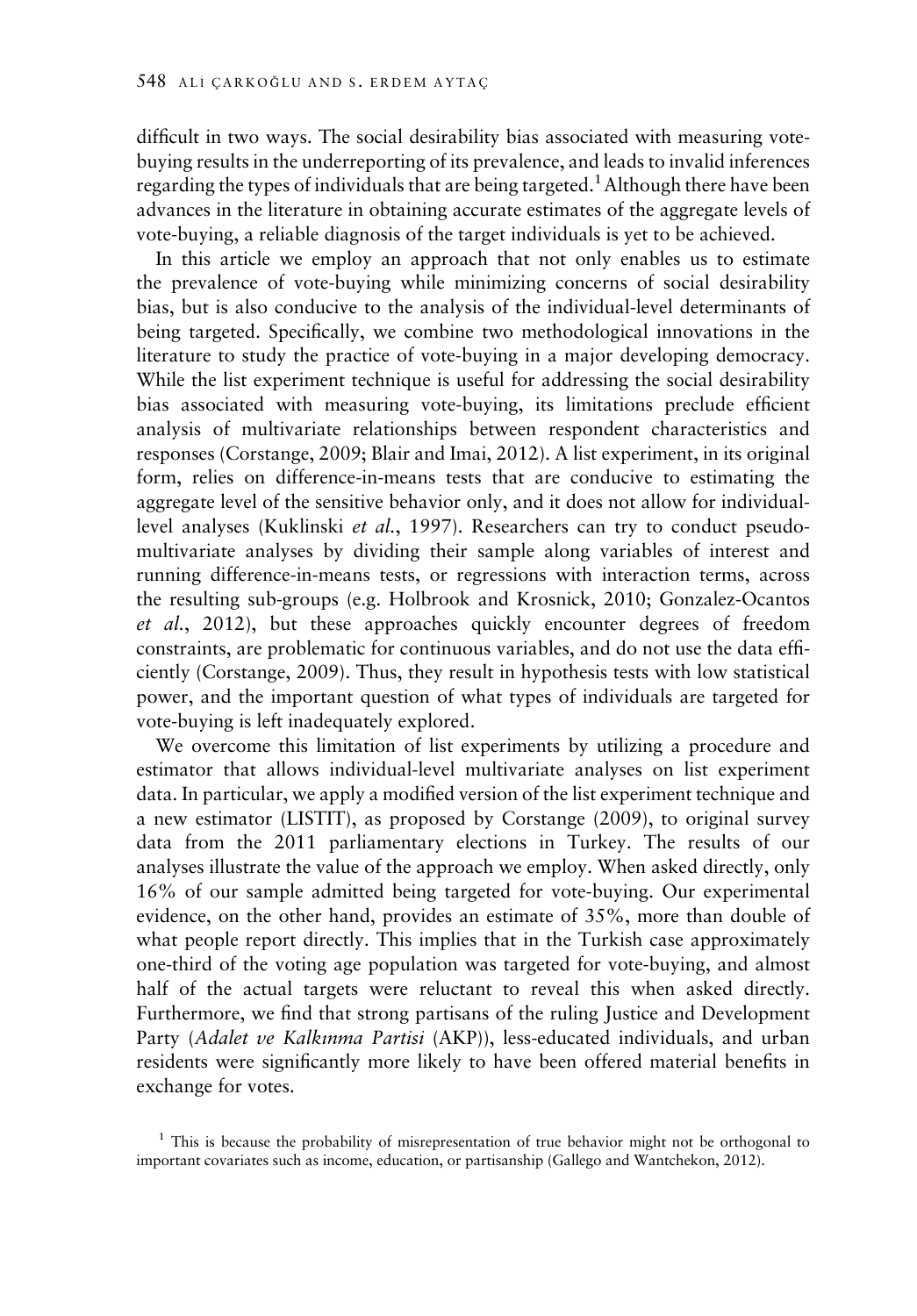Our study contributes to the literature in three ways. First, by combining different methodological innovations, we are able to explore a number of hypotheses on what types of individuals are more likely to be targeted for vote-buying that previous researches have not been able to address adequately due to limitations in their approaches. The strength of our evidence, in comparison to existing studies, derives from the use of original data on vote-buying that have been collected in an unobtrusive manner (through a list experiment) and analyzed at the level of individuals (using the LISTIT estimator). We are the first in the literature to present such evidence, and thus are in a position to push the debate on vote-buying forward by providing a reliable diagnosis of the target individuals.<sup>2</sup>

Second, our results lend strong support to theories of vote-buying which predict that parties target their core supporters and socio-economically vulnerable individuals. In the Turkish case vote-buying efforts of the incumbent AKP seem to be focused on individuals who identify themselves very closely with the party, and not on its weak partisans or on individuals who do not identify themselves with any party. Moreover, we find that a particular aspect of socio-economic vulnerability, a low level of education, is correlated with being targeted. Finally, as our study constitutes the first systematic treatment of vote-buying in Turkey, we expand our knowledge on the vote markets, and provide a new insight on the electoral dynamics of an important, large, unconsolidated democracy.

#### Challenges in diagnosing vote-buying

Vote-buying defined as 'the proffering to voters of cash or (more commonly) minor consumption goods by political parties, in office or in opposition, in exchange for the recipient's vote' (Brusco et al., 2004: 67) continues to be a widespread phenomenon across the developing world. Figure 1 compiles a number of recent surveys in 27 countries from Latin America, Africa, and the Middle East that asked respondents whether they were offered a material benefit in return for their votes in recent elections. The proportion of individuals responding affirmatively to this question ranges from 6% (Nicaragua, Uruguay, Chile, Botswana, and South Africa) to 41% in Uganda. The median country in this sample is Colombia where 15% of respondents admitted being offered a material benefit in return for their vote.

Social scientists frequently rely on self-reported individual opinion and behavior in empirical research, just as the aforementioned figures on the prevalence of votebuying are based on individuals' self-reported declarations. When studying stigmatized attitudes or illegal behavior, however, eliciting truthful answers poses a distinct challenge. Survey items that directly ask about sensitive subjects such as

 $2$  We should emphasize that we do not claim to be the first to use the list experiment method to study vote-buying. Gonzalez-Ocantos et al. (2012) and Corstange (2012) have done this as well in Nicaragua and Lebanon, respectively. These studies, however, present analyses at the level of sub-groups only. In contrast, we are able to analyze our data at the level of individuals, which significantly increases the statistical power of hypothesis tests.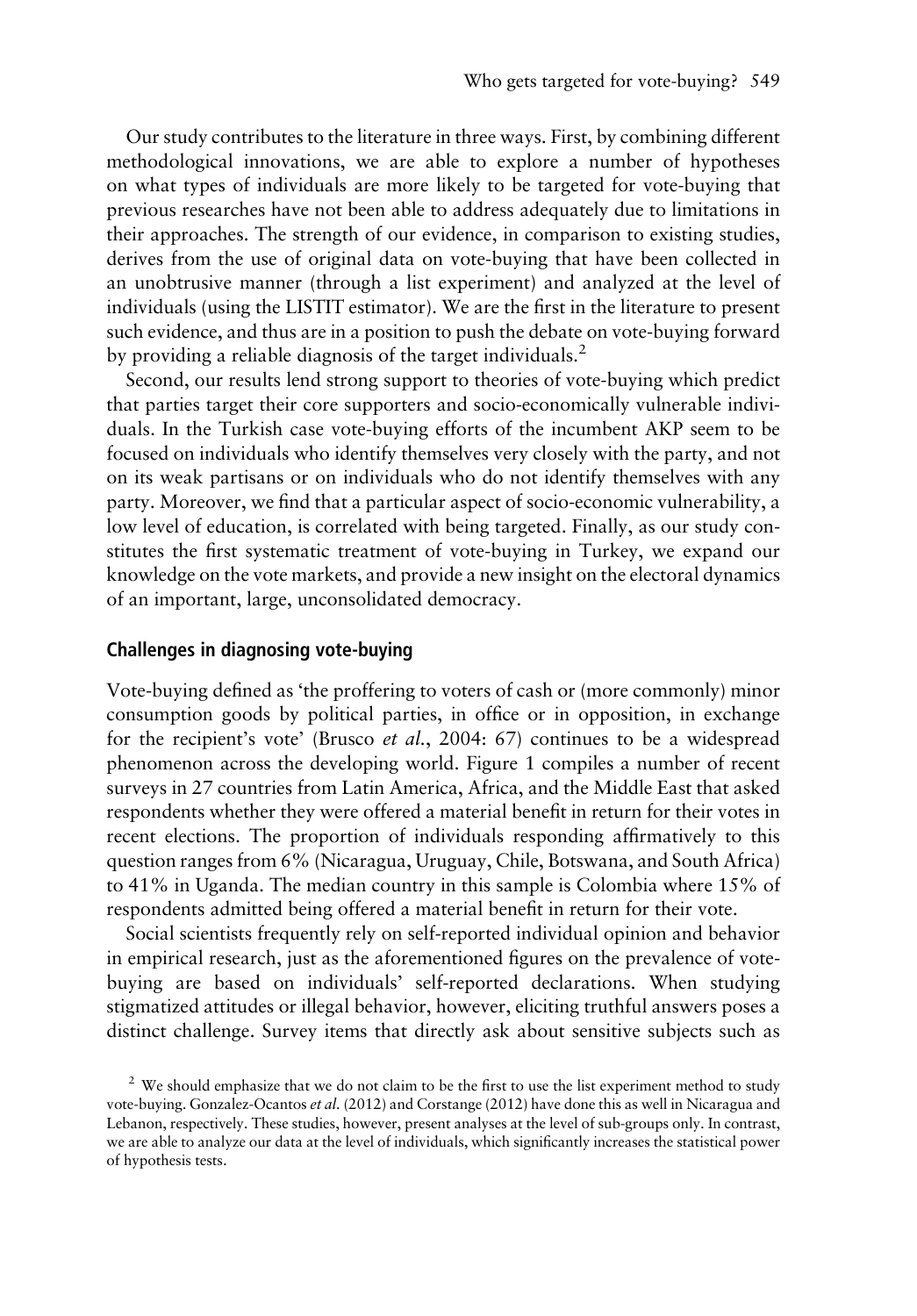

Figure 1 Reported prevalence of vote-buying efforts across the developing world. Notes: Data for Latin American countries are from Latin American Public Opinion Project (2010). The question is 'In recent years and thinking about election campaigns, has a candidate or someone from a political party offered you something like a favor, food, or any other benefit or thing in return for your vote?' and the figures refer to the proportion answered 'Sometimes' or 'Often'. Data for African countries are from Afrobarometer Round 3 (2005–06) and Round 5 (2011–12) surveys. The question is 'And during the last election in YEAR, how often, if ever, did a candidate or someone from a political party offer you something, like food or a gift or money, in return for your vote?' and the figures refer to the proportion answered 'At least once'. The estimate for Lebanon is from Corstange (2012) and refers to the proportion of respondents admitting that offers of personal services, a job, or something similar have influenced their votes in the 2009 election.

racial attitudes, sexual behavior, or vote-buying might lead some individuals to misrepresent themselves, conceal their actions, or simply refuse to respond. Specifically, individuals might choose to show favorable images of themselves to interviewers by giving answers that conform to social norms – a phenomenon known as social desirability bias (Bradburn et al., 1978). Measurement errors that result from social desirability bias and non-response cannot be treated as random, and hence would lead researchers to invalid conclusions (Corstange, 2009; Blair and Imai, 2012). For example, if individuals are disinclined to admit to receiving money or gifts in exchange for votes, then the overall incidence of vote-buying would be underreported. Accordingly, the data in Figure 1 most likely represent a lower bound for the prevalence of vote-buying in the respective countries (Stokes, 2005).

This concern has led scholars to consider asking sensitive questions in an indirect fashion using an unobtrusive measurement technique known as the list experiment (Kuklinski et al., 1997). In a list experiment, the survey sample is randomly split into control and treatment groups. The respondents in the control group receive a list of J non-sensitive yes/no items, and are asked only how many of the items they would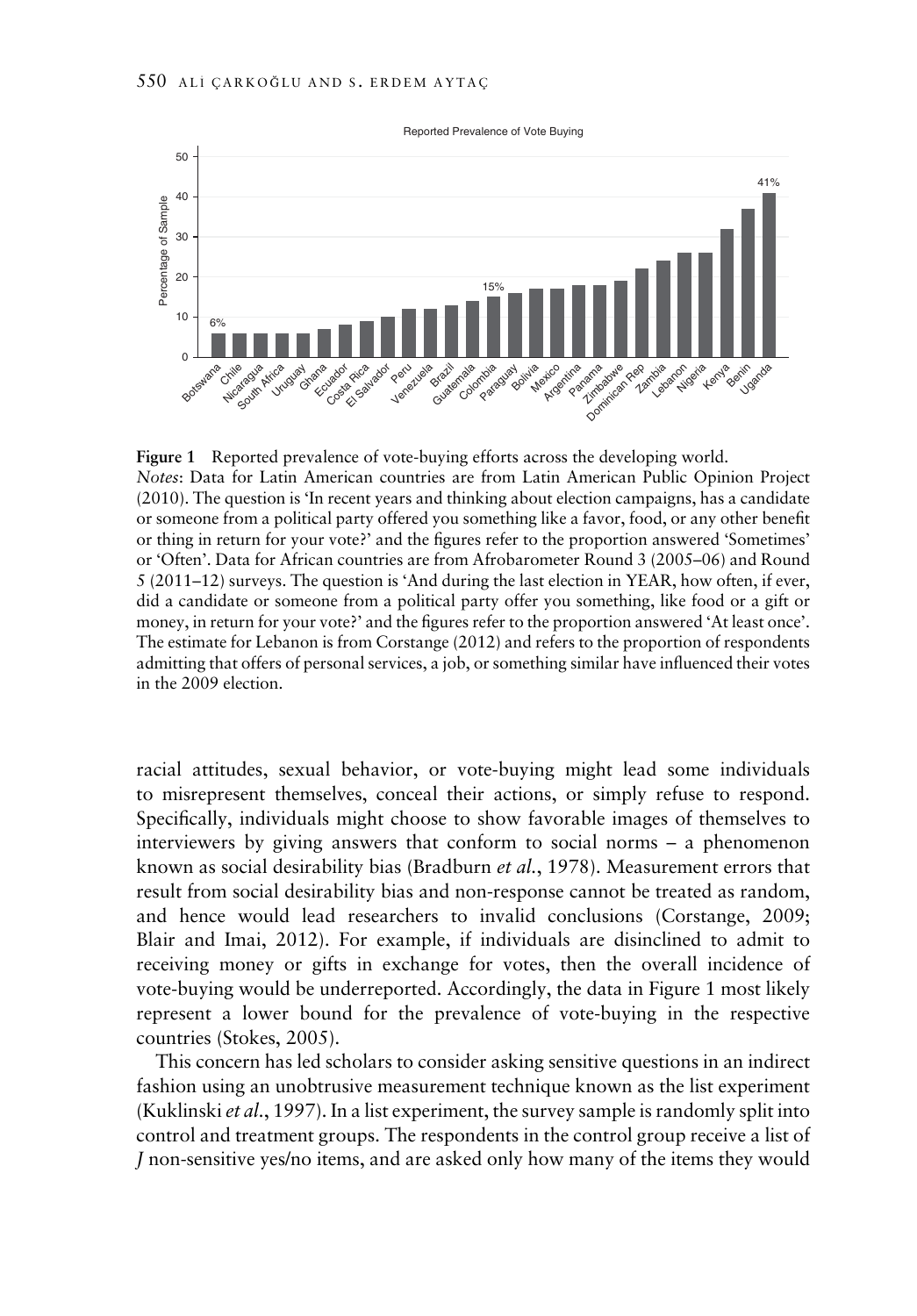respond to in the affirmative. The respondents in the treatment group, meanwhile, receive the same list as the control group plus the sensitive item that the analyst wants to measure, and are asked, similarly, how many of the  $J+1$  items they would respond to in the affirmative. The premise of list experiments is that since respondents have to tell only how many of the items they would respond to in the affirmative, no one can know whether a treatment group respondent's answer has included the sensitive item. This anonymity, in turn, should encourage a truthful response, and difference-in-means tests can be used to estimate the prevalence of the sensitive behavior/opinion in the sample. In political science, list experiments have been employed to study racial attitudes (Kuklinski et al., 1997), attitudes toward immigrants (Sniderman and Hagendoorn, 2007), self-reported voter turnout (Holbrook and Krosnick, 2010), and most recently, vote-buying (Corstange, 2012; Gonzalez-Ocantos et al., 2012).

Despite the usefulness of list experiments in reducing social desirability pressure, an important limitation of the approach in its original design is that it is not conducive to exploring the relationship between respondents' characteristics and their answers to sensitive items via multivariate analyses (Corstange, 2009; Blair and Imai, 2012). The difference in mean responses between the treatment and control groups are useful only for estimating the proportion of respondents in the sample who answer the sensitive item affirmatively. Strictly speaking, the prevalence of the sensitive behavior/opinion across different sub-groups of the sample can be estimated by repeatedly splitting the sample and running difference-in-means tests between the resulting sub-groups. This approach, however, quickly encounters degrees of freedom constraints and leads to large uncertainty around the point estimates for each sub-group (Corstange, 2009).

This shortcoming of the list experiment method is illustrated by the recent study of Gonzalez-Ocantos et al.  $(2012)$ . In this innovative study, the authors investigate the prevalence of vote-buying in Nicaragua using a list experiment. Startlingly, while only 2% of the registered voters report being offered a gift or service in exchange for votes when asked directly, the list experiment suggests that, in fact, nearly a quarter of respondents were targeted. Beyond this aggregate inference, the authors are also interested in the individual-level characteristics (e.g. partisanship, education, income) that might be associated with being targeted for vote-buying. For this purpose they divide their sample along different variables of interest, and run difference-in-means tests and linear regressions with interaction terms across the resulting sub-groups. At this point the limitation of the list experiment method becomes apparent. Contrary to the entire body of existing literature and conventional wisdom, the analysis suggests that while partisanship and income have no effect on the likelihood of exposure to vote-buying, the moreeducated are more likely to be targeted. Surprisingly, while the list experiment estimate of the prevalence of vote-buying among respondents with no formal education is 16%, the same figure for college graduates is  $37\%$  – a result difficult to explain.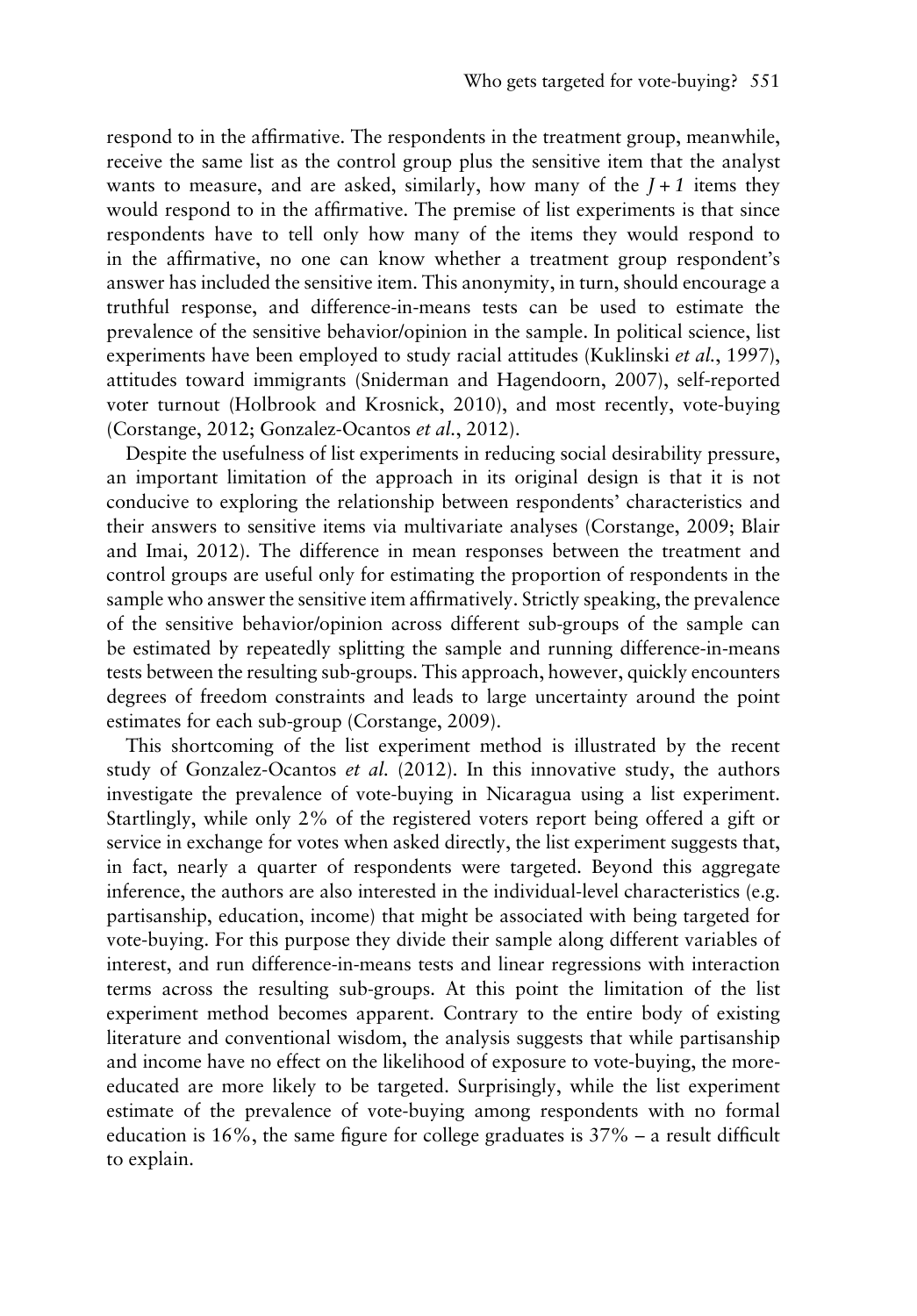Looking at the analysis of Gonzalez-Ocantos et al. (2012) more closely, the limitation of their approach is that dividing the sample into several sub-groups significantly reduces the number of observations in each sub-group, leading to large standard errors that distort the inferential analysis (Gallego and Wantchekon, 2012). Therefore, almost all of the sub-group comparisons they investigate result either in a null finding (e.g. partisanship, income) or in a statistically weak result that contradicts conventional wisdom (e.g. education). The low statistical power of this approach severely limits drawing conclusions about the differences in the prevalence of vote-buying across sub-groups of the sample.

This shortcoming of the list experiment method is especially unfortunate for studying vote-buying, because the question of what types of individuals are being targeted is as important as the prevalence of the practice. From a policy perspective, understanding the dynamics of vote-buying is essential if we are going to address the phenomenon to improve the accountability of elections in developing democracies. This, in turn, hinges on specifying the determinants of individual behavior. Theoretical and empirical studies to date point to two principal factors: poverty and partisanship (Stokes, 2007b). In terms of poverty, the conventional wisdom in the literature is that parties should target impoverished, socio-economically vulnerable individuals because they are more receptive to direct, clientelistic exchanges than programmatic policy appeals, and buying their votes is less costly than buying the votes of their wealthier counterparts (Dixit and Londregan, 1996; Kitschelt, 2000).

In terms of partisanship, there is a lively debate about whether a party should go after its core supporters or after individuals who are indifferent or slightly inclined/ opposed to the party, that is, swing voters (Stokes, 2005, 2007b; Cox, 2009). The driving ideas behind the 'core voter' models are risk aversion (Cox and McCubbins, 1986), mobilization (Nichter, 2008), the endogeneity of partisan loyalties to material inducements (Diaz-Cayeros et al., 2012), and the rent-seeking behavior of party brokers (Stokes et al., 2013). A second set of models that are pioneered by Lindbeck and Weibull (1987) and Dixit and Londregan (1996), on the other hand, rests on the intuition that transfers to voters who strongly favor or oppose a particular party are unlikely to make a difference, and thus, the best strategy for dispensing material benefits is targeting swing voters. Empirical studies to date paint a mixed picture so that we have results in both directions (Stokes, 2007b; Cox, 2009). The difficulties associated with attaining a reliable diagnosis of the target individuals most likely have a role in these mixed results. Accordingly, a procedure that allows individual-level multivariate analysis of list experiment data would greatly facilitate adjudicating between competing hypotheses on who gets targeted for vote-buying.

#### A modified design of the list experiment

Corstange (2009) developed a revised procedure and statistical estimator called LISTIT that enables researchers to undertake individual-level multivariate analysis on data generated by a list experiment. In this modified design, respondents in the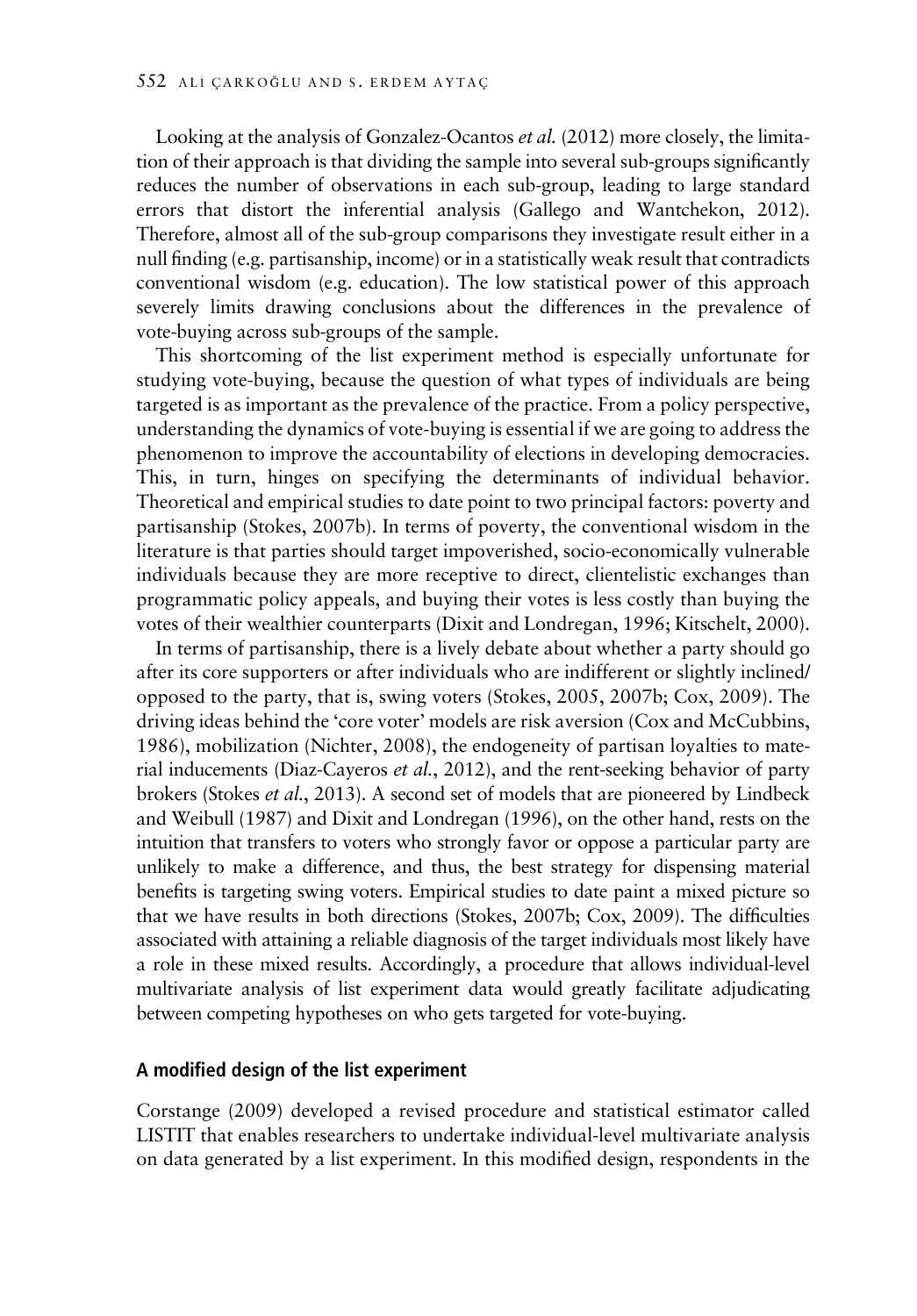control group receive the full list of items (i.e.  $J+1$  items that consist of J non-sensitive and one sensitive item), and are asked to evaluate each of the list items individually. There is no change in the procedure for the treatment group. The intuition for this approach is that we can treat the 'yes' count of each treatment group respondent as if it were a binomial process with a known average probability for  $I + 1$ items but unknown individual item probabilities of responding affirmatively. By asking each of the list items individually to control group respondents, on the other hand, we can estimate the individual probabilities of the J non-sensitive items using a set of covariates. In turn, these estimates are applied to the values of their corresponding covariates among the treatment group respondents. Since we already know the average probability of responding affirmatively to  $J + 1$  items for each treatment group respondent, the estimated probabilities of the J non-sensitive items enable us to estimate the probability of responding affirmatively to the sensitive item as well.<sup>3</sup>

This modified design of the list experiment enables us to test hypotheses on the relationship between individual characteristics and the likelihood of being targeted for vote-buying. In line with the existing theoretical and empirical literature, our analysis focuses on indicators of partisanship and socio-economic vulnerability. Specifically, we will test whether there is a difference in the likelihood of being targeted between the partisans of different political parties (and nonpartisans), and whether socio-economically vulnerable individuals are more likely to be targeted. We will employ a number of measures for socio-economic vulnerability (i.e. education, wealth, unemployment) to investigate which aspect(s) of this condition are correlated with vote-buying, if at all.

Accordingly, we conducted this modified design of the list experiment as follows. After splitting the sample randomly into treatment and control groups, respondents in the control group were read the following prompt and the list of options:

'People decide who to vote for based on a lot of different reasons. Now I will read you some of the reasons people have told us: Please tell me if they influenced your decision to vote for the party that you have voted.

- ∙ You read newspaper coverage of the campaign regularly
- ∙ You read the documents of political parties that included campaign promises
- ∙ Someone offered you or your family personal services, a job, or similar material benefits in exchange of your vote for a party
- ∙ You and your friends discussed the election campaign and party leaders'.

<sup>3</sup> Blair and Imai (2012) propose multivariate regression estimators for analyzing list experiment data as well. The main difference between their maximum likelihood estimator and LISTIT is that they derive the exact likelihood function while LISTIT uses an approximation. Accordingly, the Blair and Imai estimator is expected to exhibit better statistical properties, especially when the sample size is small. A Monte Carlo simulation study reported in Blair and Imai (2012: 62–63), however, shows that the performance of the estimators is indistinguishable in terms of bias and root mean squared error when the sample size is as large as 1500. Our sample size is larger than 1500, and therefore we do not anticipate any additional bias or efficiency-loss associated with using LISTIT. We could not implement the procedure of Blair and Imai with our data due to non-convergence of their algorithm.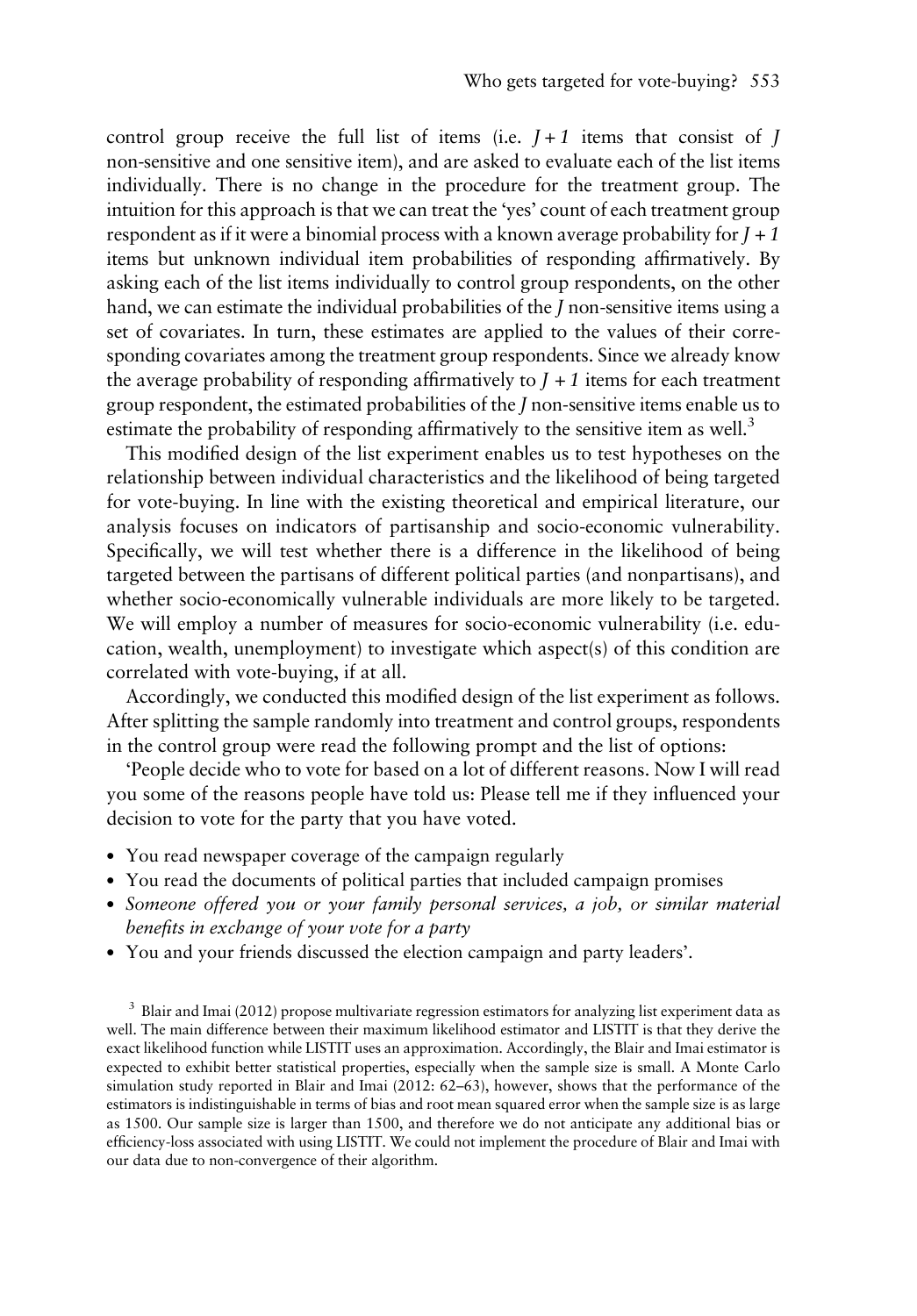While respondents in the treatment group were presented with the same list, they were specifically instructed to tell only how many of the items have influenced their decision to vote. The prompt for the treatment group read as follows:

'People decide who to vote for based on a lot of different reasons. Now I will read you some of the reasons people have told us. Please do not tell me which of the following have influenced your vote decision. Please just tell me how many of the following have influenced your decision to vote for the party that you have voted'.

There are some differences between the wording of our sensitive item (in italics) and the ones used in previous studies on vote-buying that employed a list experiment. In Corstange (2012), for example, the sensitive item reads as follows: 'Someone offered you or a relative personal services, a job, or something similar'. In this wording it is not explicit that the offer is made in return for the vote of the respondent. The *quid pro quo* nature of vote-buying is not signaled clearly, and thus those who give an affirmative answer to this question might actually be reporting an ordinary campaign promise. In our wording the qualification 'in exchange of your vote for a party' highlights the quid pro quo nature of the vote-buying transaction (Stokes, 2007b). Thus we explicitly set the context of vote-buying by clearly delineating the transaction in question as an offer of exchange of material benefits for a vote.

Lastly, Blair and Imai (2012) note that researchers who employ the list experiment technique typically assume that the inclusion of the sensitive item to the list of options has no effect on respondents' answers to control items. They stress that the validity of a list experiment critically depends on this assumption of no design effect. The presence of a 'design effect' would suggest that a respondent's evaluation of the control items depends on the sensitive item, leading to different propensities to answer control items affirmatively across the control and treatment groups. In turn, they devise a statistical test with the null hypothesis of no design effect. We implement this test, and fail to reject the null hypothesis of no design effect.

#### Empirical context and analysis

Turkey with a long electoral experience in competitive multi-party elections since 1946 provides a good setting in which to study vote-buying.<sup>4</sup> There is a voluminous literature on the prevalence and significance of clientelism and patronage in Turkish politics that dates back to the 1970s (Sayarı, 1977; Heper and Keyman, 1998; Kemahlıoğlu, 2012). The general disposition of the literature is that with the establishment of a competitive party system in 1946, the historical dependency of the periphery on the center in Turkish politics has resulted in enduring patron–client relationships (Güneş-Ayata, 1994). Later, when massive urbanization led to new migrant communities in cities, clientelistic brokerage between political parties and

<sup>4</sup> See Çarkoğlu (2012a) for review of elections and voting behavior in Turkey.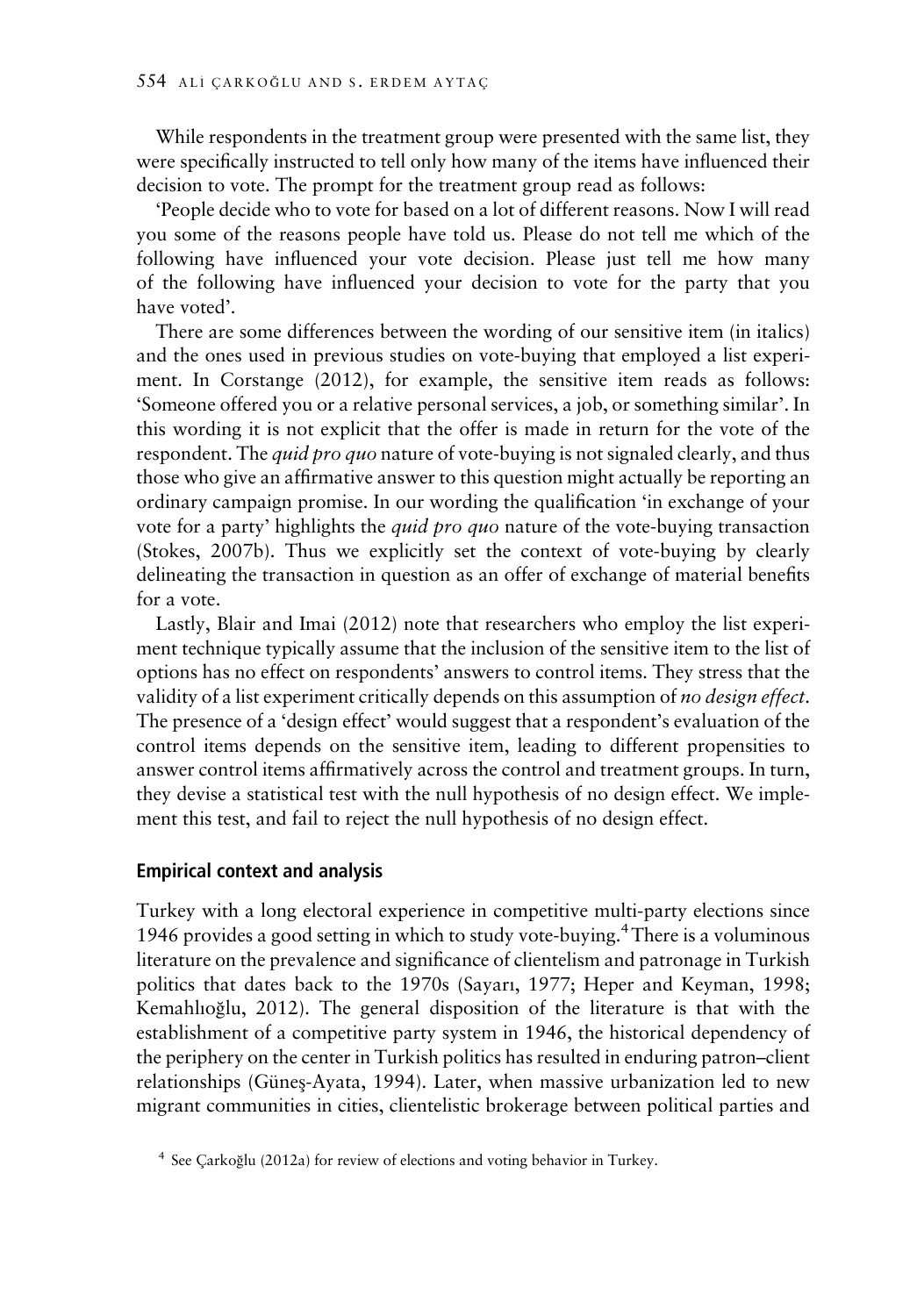these communities have become the basis of political mobilization. The empirical contribution of this literature, however, has been quite modest, and individual-level systematic evidence for clientelistic linkages is yet not available.

Another attractive feature of the Turkish context is that the factors identified in the literature as the bases of parties' targeting strategies for clientelism (i.e. partisanship and socio-economic conditions) have become increasingly important in the voting decisions of the electorate during the last decade. A rising influence of party identification is noticeable as a relatively stable period develops in the country with the same party (AKP) winning three consecutive elections (Kalaycıoğlu, 2008; Çarkoğlu, 2012b). The other element that strongly shapes voting behavior is short-term economic evaluations (Çarkoğlu, 2012b). The salience of economic conditions, coupled with relatively widespread poverty, suggests that targeting socio-economically vulnerable groups even with minor rewards might result in sizable electoral returns.<sup>5</sup>These two observations suggest that the factors that shape parties' clientelistic strategies are very relevant for the Turkish electoral context.

Remaining more than a decade in power as of 2013, the incumbent AKP is wellpositioned for implementing clientelistic strategies efficiently given its elaborate organizational network and access to public resources. Stokes (2005) notes that a tentacle-like, bottom-heavy, and decentralized organizational structure is a great asset for parties that aim to use minor payoffs to sway voters. In the Turkish context, we know that the party with the organizational structure most like that of a political machine is the AKP.<sup>6</sup>The perception that the prevalence of clientelism and vote-buying distorts Turkish democracy is widespread among the scholars and politicians alike. While Öniş (2009: 24, footnote 2) considers 'the distribution of food and coal to actual and potential supporters of the party on a selective basis' as an important element of AKP's social policy, the leader of the main opposition party Cumhuriyet Halk Partisi (CHP) openly accused AKP of vote-buying ahead of the 2009 local elections, and appealed to public prosecutors to take action.<sup>7</sup>

Accordingly, our study constitutes the first systematic treatment of the prevalence of vote-buying in Turkey. We embedded our list experiment into a nationally representative face-to-face survey conducted between 21 July and 26 August 2011, two weeks after the parliamentary elections.<sup>8</sup> The sampling procedure starts with the use of the Turkish Statistical Institute's (TUIK) NUTS-2 regions. The target

<sup>8</sup> The Turkish Election Survey is generously funded by the Scientific and Technological Research Council of Turkey (TÜBITAK), the Open Society Institute - Turkey, the Halle Institute - Emory University,

<sup>5</sup> Official figures show that 18% of the Turkish population lives below the national poverty line as of 2009.

<sup>6</sup> See Sayarı (2012). According to the Chief Public Prosecutor's Office, as of January 2013 AKP has 7,551,472 registered members, followed by CHP with 953,416 members, and MHP with 363,393 members. While one might be skeptical about the substantive meaning of political party membership in the Turkish context, the sheer discrepancy in the membership numbers between AKP and other parties constitutes yet another indication of AKP's large organizational network.

<sup>7</sup> See [http://www.cnnturk.com/2008/turkiye/12/11/baykaldan.komur.dagitimi.yorumu.suctur/504324.](http://www.cnnturk.com/2008/turkiye/12�/�11/baykaldan.komur.dagitimi.yorumu.suctur/504324.0/index.html) [0/index.html.](http://www.cnnturk.com/2008/turkiye/12�/�11/baykaldan.komur.dagitimi.yorumu.suctur/504324.0/index.html)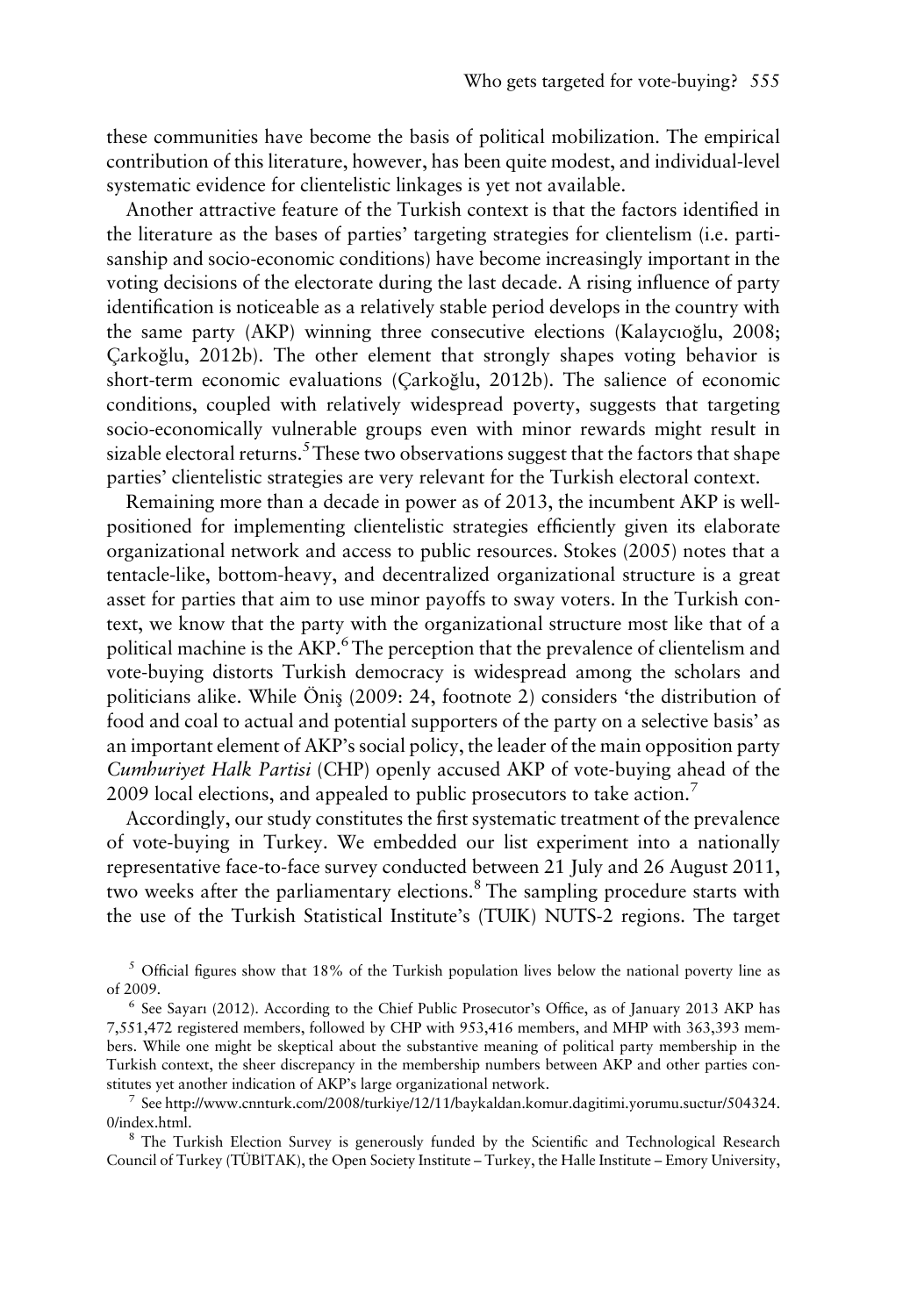|                               | Asked directly | List experiment             |
|-------------------------------|----------------|-----------------------------|
| Control<br>Treatment          |                | $1.01$ [1054]<br>1.36 [958] |
| Estimated vote-buying $(\% )$ | 16.2(1.9)      | 35.3(6.7)                   |

|  |  | Table 1. Aggregate results on the prevalence of vote-buying in Turkey |  |  |  |  |  |  |  |  |
|--|--|-----------------------------------------------------------------------|--|--|--|--|--|--|--|--|
|--|--|-----------------------------------------------------------------------|--|--|--|--|--|--|--|--|

Control and treatment values refer to the mean number of items individuals have responded affirmatively to in the list experiment. The number of respondents in each condition is given in brackets. Standard errors in parentheses are adjusted for the survey design.

sample was distributed according to each region's share of urban and rural population, in accordance with the Address Based Population Registration System records as of the end of 2010. Next, TUIK's block data were used with block size set at 400 residents. Probability proportionate to size sampling was used in distributing the blocks to NUTS-2 regions. The individual to be interviewed in each household was selected using a lottery method on the basis of the reported target population of 18 years or older in the household.<sup>9</sup>

We first use the list experiment data to estimate the proportion of individuals targeted for vote-buying. When asked directly, 16.2% of our respondents admitted to being offered a material benefit in exchange for a vote for a party (Table 1, column 1).<sup>10</sup> In order to compare this figure with what people reported when asked indirectly, we momentarily set aside the control group respondents' (direct) answers to the sensitive question, and added up their responses to the three non-sensitive items. Then we compared the average of this sum in the control group with the average count in the treatment group on the full list of four items. The mean number of items reported by respondents in the control group with only three options is 1.01, while the mean in the treatment group with four options is 1.36 (Table 1, column 2). Thus, the estimated proportion of individuals targeted for vote-buying according to the list experiment is  $35.3\%$ .<sup>11</sup>When we acknowledge the sensitivity of the question and try to minimize the associated social desirability bias by asking it indirectly, the proportion of individuals who report being targeted for vote-buying

and Koç University. The interviews were conducted by Infakto Research Workshop [\(http://www.infakto.](http://www.infakto.com.tr) [com.tr\)](http://www.infakto.com.tr).

<sup>9</sup> If for any reason that individual could not respond to our questions in our first visit, then the same household was visited up to three times until a successful interview was conducted. If after three trials the interview could not be conducted, then this particular household was dropped from the sample as an incomplete interview, and no substitution was applied.

<sup>10</sup> Comparing this figure with reports from the other developing countries presented in Figure 1, we see that Turkey would be just at the median in terms of the prevalence of vote-buying.

<sup>11</sup> The difference in group averages falls between zero and one, and it represents the proportion of treatment group respondents that (indirectly) answered affirmatively to the sensitive vote-buying question. The difference we report is statistically significant at  $p < 0.01$ .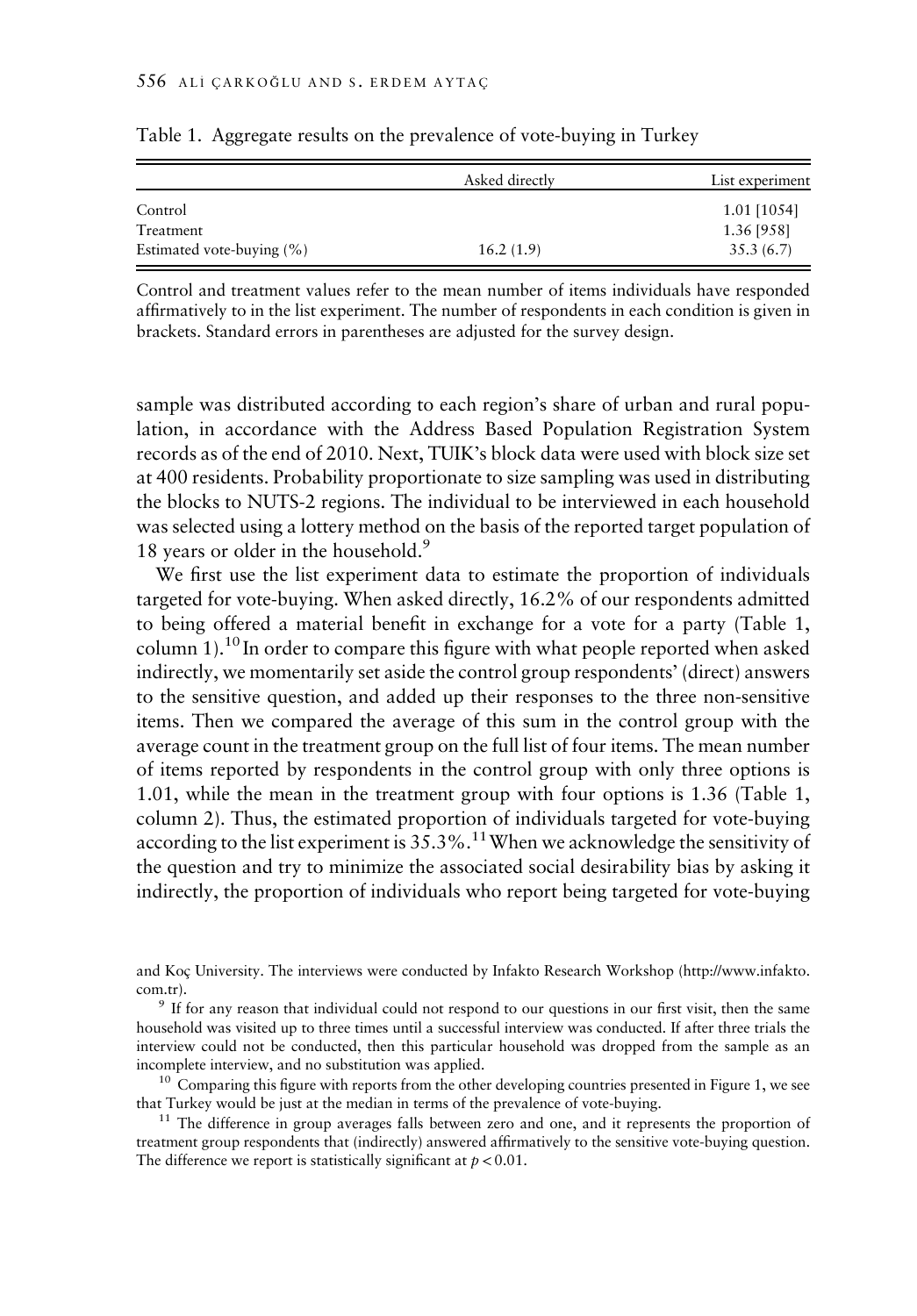|              | Subgroup            | Sample proportion<br>(%) | Asked directly<br>(%) | List experiment<br>estimate |
|--------------|---------------------|--------------------------|-----------------------|-----------------------------|
| Partisanship | Strong AKP partisan | 22.6                     | 19.0                  | $47.1\%$ (13.6)             |
|              | Weak AKP partisan   | 22.6                     | 17.0                  | 20.8% (10.6)                |
|              | CHP partisan        | 17.0                     | 18.9                  | $19.6\%$ (15.1)             |
|              | MHP partisan        | 4.8                      | 21.3                  | $21.6\%$ (26.8)             |
|              | <b>BDP</b> partisan | 3.8                      | 7.5                   | 59.3% (34.3)                |
|              | Nonpartisan         | 19.0                     | 10.9                  | 38.5% (12.1)                |
| Wealth       | First (Bottom)      | 23.2                     | 12.0                  | $32.1\%$ (10.2)             |
|              | Quarter             |                          |                       |                             |
|              | Second Quarter      | 33.7                     | 16.0                  | $31.7\%$ (9.9)              |
|              | Third Quarter       | 23.6                     | 18.2                  | 48.0% (12.5)                |
|              | Fourth (Top)        | 19.5                     | 19.3                  | 28.3% (13.7)                |
|              | Quarter             |                          |                       |                             |
| Education    | No education        | 11.5                     | 6.8                   | $27.5\%$ (13.2)             |
|              | Primary             | 52.7                     | 17.7                  | $34.5\%$ (8.8)              |
|              | Secondary           | 26.6                     | 16.5                  | 43.0% (12.6)                |
|              | College             | 9.2                      | 19.3                  | $8.1\%$ (21.4)              |
| Kurdish      | Speaks Kurdish      | 13.3                     | 13.5                  | 35.2% (15.9)                |
|              | Others              | 86.7                     | 16.7                  | 34.2% (7.2)                 |
| Employment   | Unemployed          | 8.7                      | 17.2                  | 23.8% (20.3)                |
|              | Others              | 91.3                     | 16.2                  | $36.4\%$ (6.8)              |
| Residence    | Urban               | 79.6                     | 17.0                  | $35.0\%$ (7.6)              |
|              | Rural               | 20.4                     | 13.1                  | $36.8\%$ (14.1)             |

Table 2. Prevalence of vote-buying across sub-groups of the sample when asked directly vs. list experiment estimates

 $AKP = Adalet ve Kalkmma Partisi;  $CHP = Cumburiyet Halk Partisi; MHP = Millivetci$$ Hareket Partisi; BDP = Barış ve Demokrasi Partisi.

Standard errors in parentheses are adjusted for the survey design.

is more than double of what people would admit when asked directly. This striking difference highlights the value of the list experiment technique and the extent to which traditional obtrusive measures of vote-buying underreport its prevalence.

Beyond this aggregate inference on the prevalence of vote-buying, we are also interested in the types of individuals who are being targeted. As a first step, in Table 2 we divide our sample across some key variables related to socio-economic vulnerability and partisanship.<sup>12</sup> Column 3 of Table 2 presents the proportion of each sub-group in our sample, and Column 4 reports the proportion of individuals within each sub-group that admit to being targeted when asked directly. The corresponding list experiment estimates for each sub-group are given in Column 5. To construct our partisanship variables, we asked our respondents whether they thought of themselves 'as close to any particular party'. Respondents who answered

<sup>&</sup>lt;sup>12</sup> Here we follow the practice of Gonzalez-Ocantos *et al.* (2012).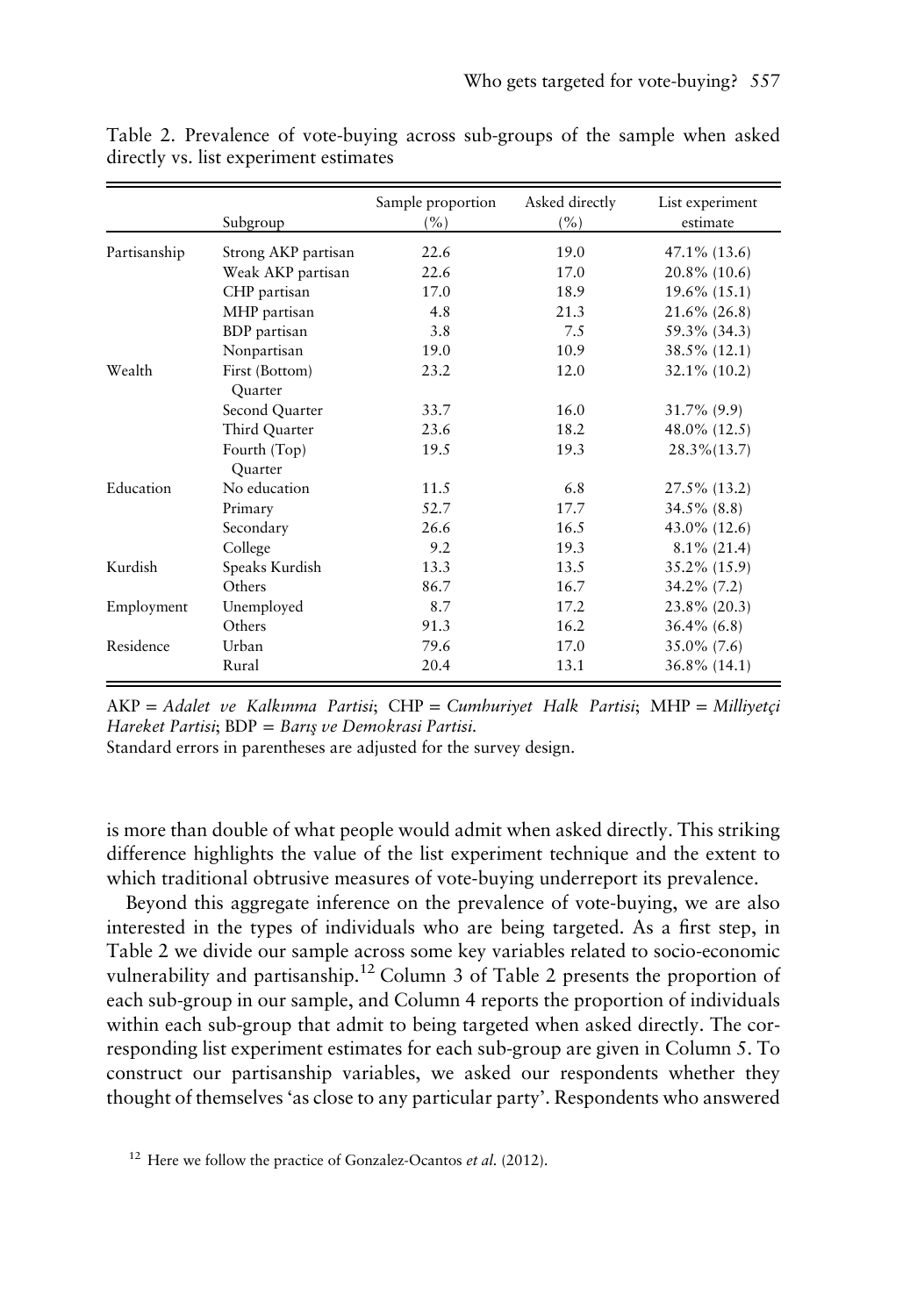| Variable         | Mean | Std. dev. | Minimum | Maximum |
|------------------|------|-----------|---------|---------|
| Wealth           | 4.44 | 2.38      | O       |         |
| Education        | 7.54 | 4.06      | O       |         |
| Kurdish speaking | 0.13 | 0.34      | O       |         |
| Unemployed       | 0.09 | 0.28      | O       |         |
| Urban residence  | 0.80 | 0.40      | O       |         |

Table 3. Summary statistics and variable descriptions

Variable descriptions are as follows. Wealth: sum of the ownership status ( $1 = yes$ ,  $0 = no$ ) of the following 12 items: landline phone, dishwasher, automatic washing machine, plasma or LCD television, air conditioner in the house, a property that provides rent income, summer house, a private car, mobile phone, credit card, computer, savings account in a bank. Education: number of years of formal education. *Kurdish speaking*: coded 1 for individuals who can speak Kurdish. *Employment*: coded 1 for individuals who are currently unemployed but are looking for a job. Urban residence: coded 1 for urban residents.

affirmatively were asked to give the name of the party they felt close to, and were identified as partisans of that party. Nonpartisans are those who did not think of themselves as close to any particular party. In the analysis we include the partisans of the incumbent AKP and of the three major opposition parties (Cumhuriyet Halk Partisi (CHP), Milliyetçi Hareket Partisi (MHP), and Barış ve Demokrasi Partisi  $(BDP)$ ) that won seats in the parliament.<sup>13</sup> Additionally, the large number of AKP partisans in the sample allows us to further distinguish between strong and weak partisans of the party – strong AKP partisans are those who felt 'very close' to AKP while the remaining AKP partisans are identified as weak partisans. Descriptions of the other variables employed in the analysis and summary statistics are presented in Table 3.

Examining Table 2, two observations stand out. First, across most sub-groups the proportion of individuals that report being targeted for vote-buying increases substantially when asked indirectly instead of directly. Crucially however, the list experiment estimates have large standard errors that render inference on the differences between sub-groups difficult. Figure 2 plots estimates of the prevalence of vote-buying for different sub-groups together with 95% confidence intervals, and we see that across all the variables none of the sub-group estimates are statistically different from each other. For example, while the point estimates for different partisan sub-groups vary considerably (e.g. 47.1% for 'Strong AKP partisans' vs. 19.6% for 'CHP partisans'), the size of the standard errors suggests that there is no statistical difference between them. These results are similar to those reported in Gonzalez-Ocantos *et al.* (2012) in the sense that dividing the sample along variables of interest significantly reduces the number of observations within each sub-group, and leads to large standard errors that limit inference.

<sup>&</sup>lt;sup>13</sup> In the 2011 parliamentary elections AKP won 327 seats in the 550-seat parliament, followed by the 135 seats of CHP, 53 seats of MHP, 29 seats of BDP, and 6 seats belonging to independent candidates.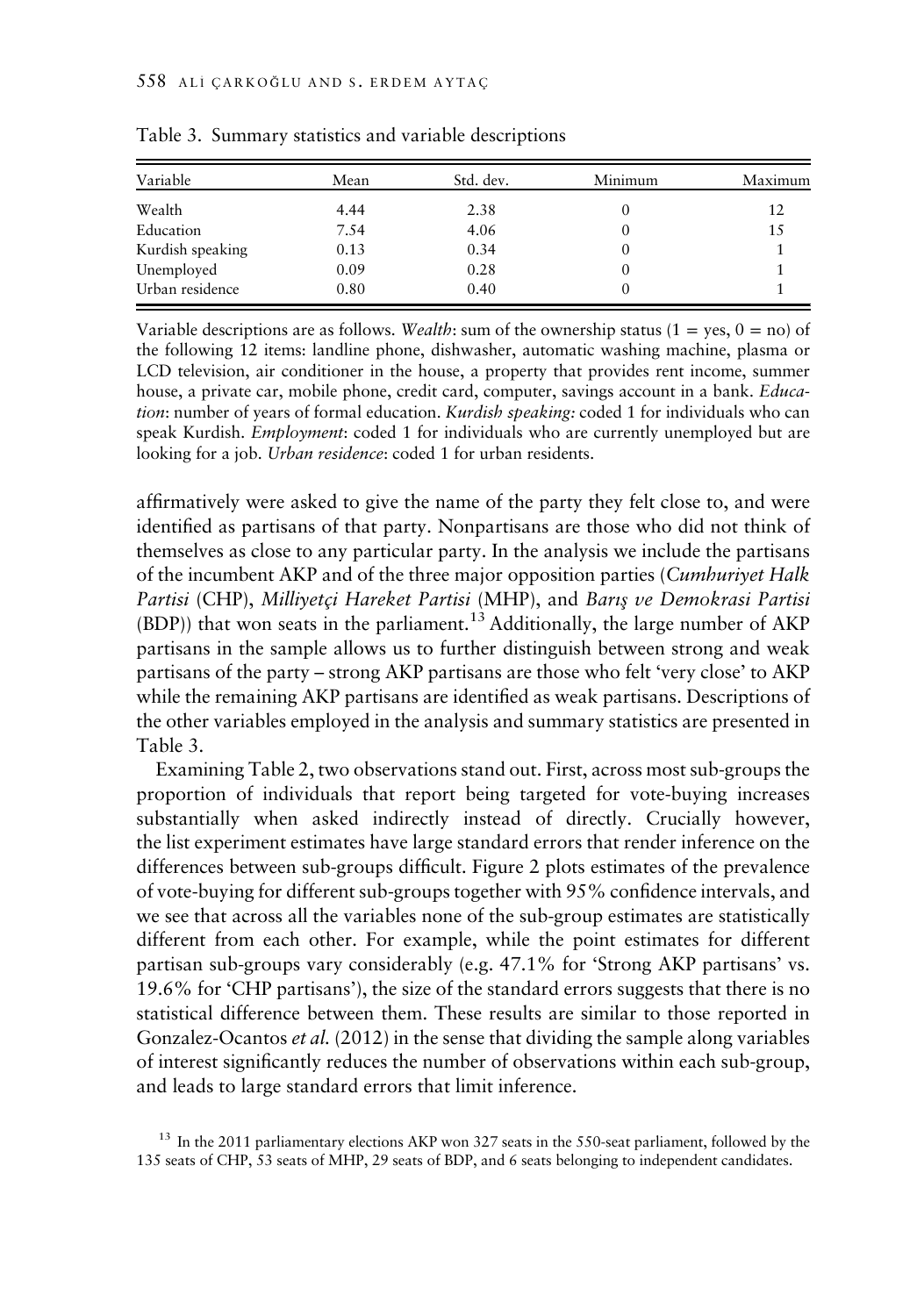

Figure 2 Prevalence of vote-buying according to the list experiment across different subgroups of the sample.

Notes: The closed lines represent 95% confidence intervals around the point estimates. The figure is constructed using list experiment estimates for each sub-group as reported in Table 2.

The preceding analysis confirms that the strategy of running difference-in-means tests across different sub-groups of the sample is not a satisfactory approach to address the question of what types of individuals are being targeted for vote-buying.<sup>14</sup> Accordingly, we need an approach that uses data more efficiently, and for this purpose we utilize the statistical estimator LISTIT developed by Corstange (2009) to conduct individual-level multivariate analysis of list experiment data.<sup>15</sup> Again our interest lies in indicators of socio-economic vulnerability and partisanship, and we use the same set of variables used to construct the sub-groups.

<sup>14</sup> Another approach to list experiment data is to run linear regression with interaction terms where the treatment group count serves as the dependent variable (Gonzalez-Ocantos et al., 2012; Holbrook and Krosnick, 2010). In this approach a dummy variable indicating treatment condition is included in the regression together with all the explanatory variables and their interactions with the treatment condition. These interactions test whether differences in the reported number of list items between the two conditions is larger in some sub-groups than others while controlling for the overlap among the different sub-groups. Blair and Imai (2012) note that this approach is prone to bias, and often results in negative predicted values for the prevalence of the sensitive behavior when affirmative responses are rare. Nevertheless, we perform this analysis as well, and do not find any statistically significant differences in the estimated prevalence of vote-buying across the sub-groups.

<sup>15</sup> The implementation of Corstange's (2009) procedure necessitates selection of explanatory variables for the non-sensitive items in the list experiment. Specifically, the probability of answering 'yes' to each nonsensitive item is assumed to be distributed logistically according to a set of covariates. Corstange (2009: 59) notes that 'future research on the list experiment should include an examination of the effects of differing model specifications for the non-sensitive items on estimates returned on the sensitive item.' In our case, different model specifications for the non-sensitive items resulted in substantively similar estimates on the sensitive item.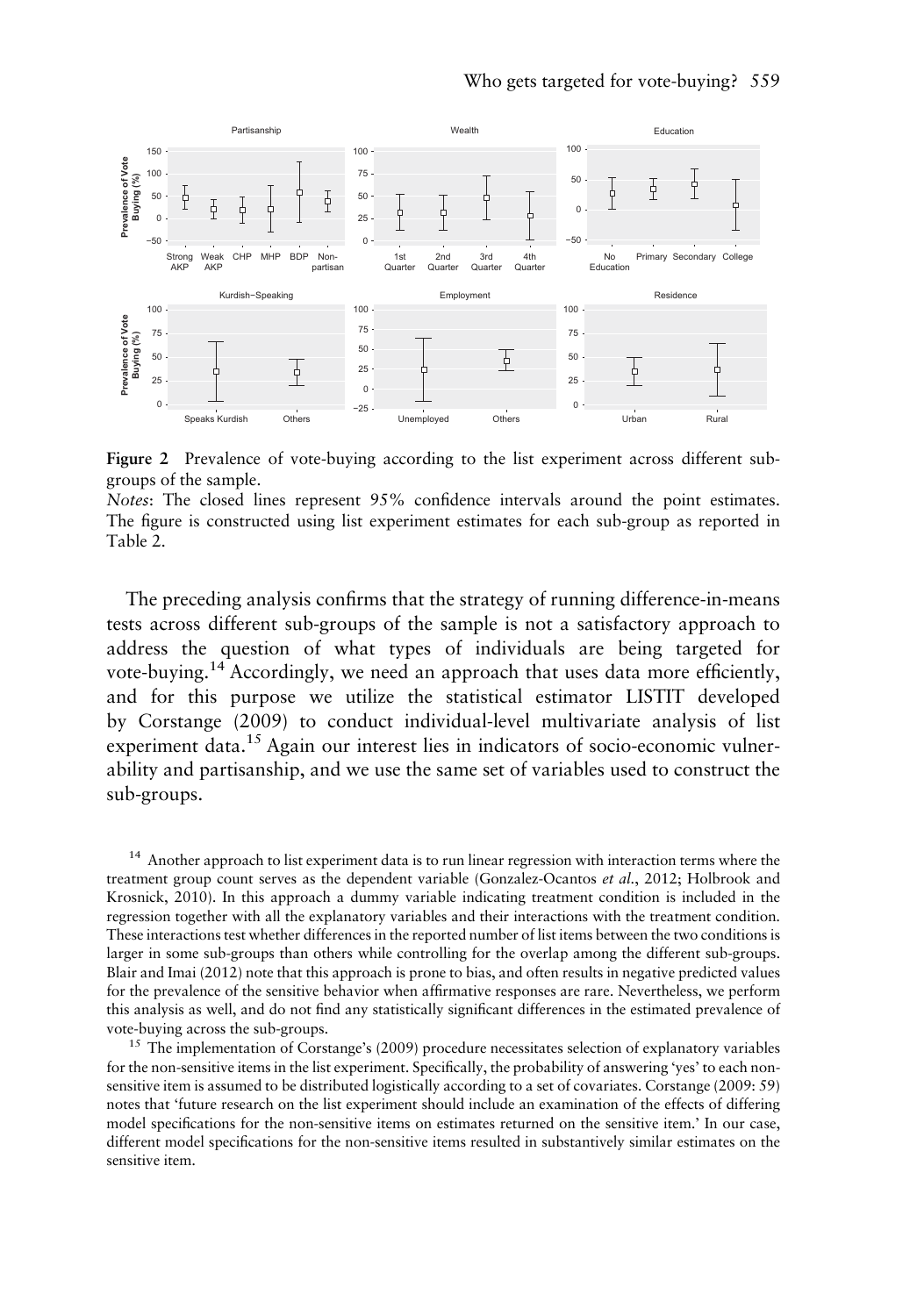| Variables           | <b>LOGIT</b>     | <b>LISTIT</b>    |
|---------------------|------------------|------------------|
| Strong AKP partisan | 0.23(0.33)       | $2.42*(1.36)$    |
| Weak AKP partisan   | 0.09(0.33)       | $-0.91(0.84)$    |
| CHP partisan        | 0.10(0.34)       | $-1.18(1.58)$    |
| MHP partisan        | 0.31(0.46)       | 0.44(1.04)       |
| BDP partisan        | $-0.90(0.67)$    | $-0.32(1.21)$    |
| Nonpartisan         | $-0.44(0.36)$    | $-0.64(0.87)$    |
| Wealth              | 0.06(0.04)       | 0.21(0.17)       |
| Education           | 0.03(0.02)       | $-0.37**$ (0.16) |
| Unemployed          | 0.25(0.31)       | 0.81(0.82)       |
| Kurdish speaking    | $-0.12(0.27)$    | 0.22(0.87)       |
| Urban residence     | 0.24(0.24)       | $3.54**$ (1.39)  |
| Intercept           | $-2.31***(0.39)$ | $-2.37**$ (1.15) |
| ln L                | $-459.3$         | $-3069.1$        |
| $N$ (control)       | 1055             | 936              |
| $N$ (treatment)     |                  | 851              |

Table 4. Determinants of being targeted for vote-buying when asked directly (LOGIT) vs. list experiment results using LISTIT

 $AKP = Adalet ve Kalkınma Partisi; CHP = Cumhuriyet Halk Partisi; MHP = Millivetci Har$ eket Partisi; BDP = Barış ve Demokrasi Partisi.

Standard errors are in parentheses.  $p < 0.1$ ,  $p > 0.05$ ,  $p > 0.01$ .

In Table 4 we report our results in two columns: the first column presents estimates from a standard logistic regression with response to the direct question of whether the respondent was targeted for vote-buying as the dependent variable, and the second column reports estimates from the list experiment using the LISTIT estimator. As we can see in the first column, none of the coefficients of the indicators of partisanship and socio-economic vulnerability are statistically significant. Thus, ignoring the consequences of social desirability bias would lead to the conclusion that partisanship and socio-economic vulnerability do not have an effect on the likelihood of being targeted for vote-buying.

When we account for the sensitivity of the question using the list experiment, however, we obtain some important results as reported in the second column of Table 4. We should note that the estimates presented in the second column are LOGIT coefficients that would be returned if we had asked the sensitive item directly as a yes/no question, and respondents had not misrepresented their answers (Corstange, 2009). First, we see that strong AKP partisanship is a statistically significant predictor of being targeted for vote-buying.<sup>16</sup> Beyond statistical significance, there is a ten-fold increase in this coefficient when we ask the sensitive

<sup>&</sup>lt;sup>16</sup> The estimate for strong AKP partisanship is significant at  $p < 0.1$  only, yet this is expected as 'large standard errors are simply the cost of doing business when the question is sensitive' (Corstange, 2009: 62).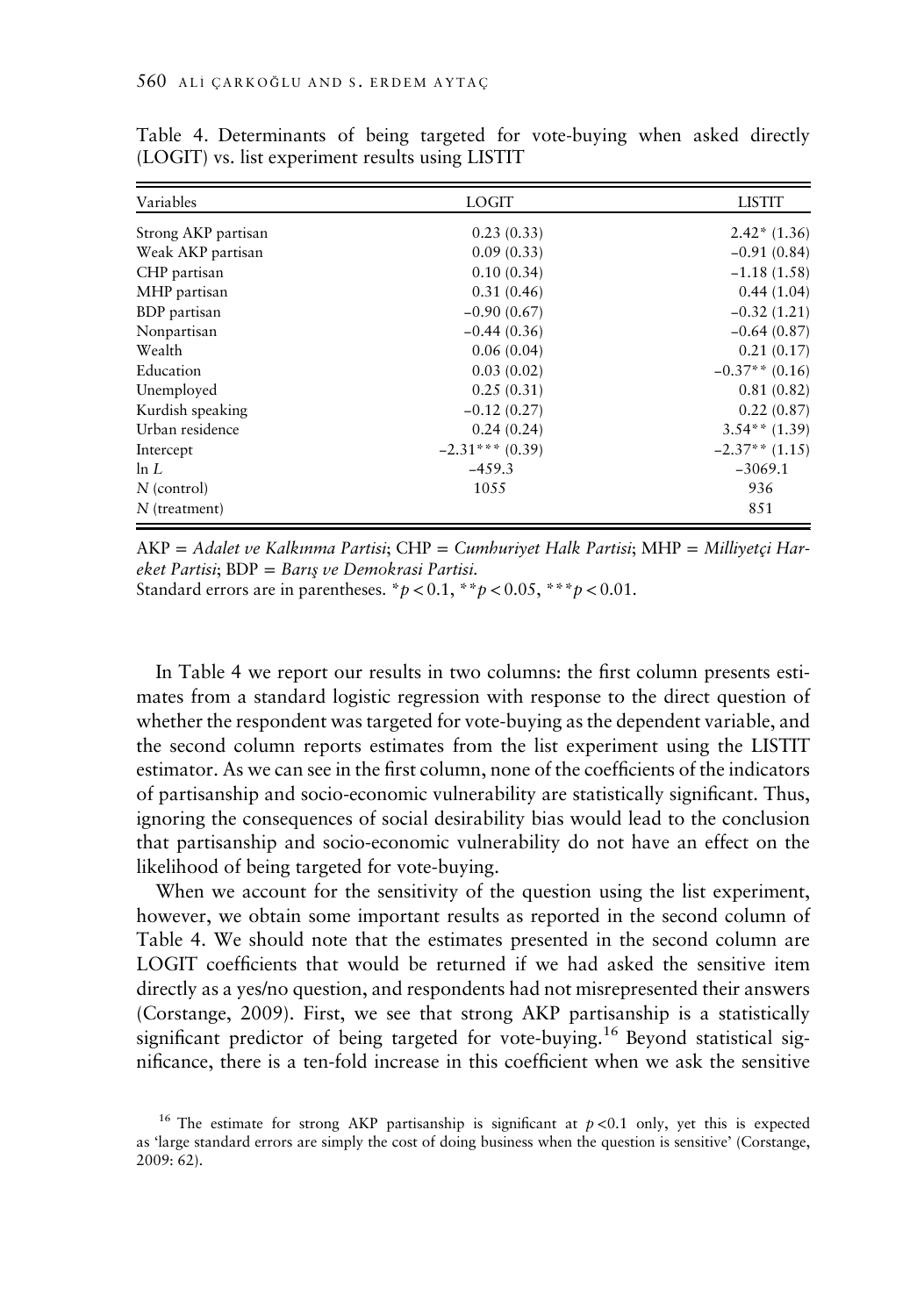question indirectly rather than directly. This result provides support for the 'core voter' hypotheses in the literature as the incumbent AKP seems to target individuals who identify themselves very closely with the party, and not its weak partisans or individuals who do not identify themselves with any party.<sup>17</sup>

Second, while none of our indicators of socio-economic vulnerability were statistically significant when asked directly, using the indirect method we see that the level of education is a strong predictor of being targeted for vote-buying. Specifically, less-educated people are more likely to be the targets of such efforts. Voter compliance is critical for vote-buying arrangements (Stokes, 2005), and it might be the case that less-educated people are relatively easier to monitor, or are relatively more afraid by the 'punishment' that a political broker can inflict upon in case of non-compliance.<sup>18</sup> Another potential explanation is that education is a good proxy for socio-economic vulnerability in developing countries. Finally, vote-buying efforts seem to be concentrated in urban areas while no such inference was possible in the direct question model. This result is compatible with the existing literature, hinting that the primary locus of clientelist exchanges in the Turkish context is the newly-urbanized migrant communities in cities (Güneş-Ayata, 1994).

Figure 3 illustrates the value of our approach in a graphical form by comparing the estimated probabilities of being targeted for vote-buying for different values of the key variables across the LOGIT (asking directly) and LISTIT (asking indirectly) estimations. In the left panel we see the impact of education on the likelihood of being targeted for a non-partisan, employed, non-Kurdish speaking urban resident with an average level of wealth. While education has no discernible effect on the likelihood of being targeted when respondents are asked directly, we see a strong negative effect when we account for the sensitivity of the question using the list experiment. The estimated probability of being targeted is around 40% for a primary school graduate (5 years of education), yet it rapidly falls to 7% for a high school graduate (11 years of education), and to just 2% for a college graduate (15 years of education). The very strong effect exerted by AKP partisanship on the likelihood of being targeted is apparent in the center panel: In the LISTIT estimation

<sup>17</sup> This finding stands in contrast to the null results reported in Gonzalez-Ocantos *et al.* (2012) regarding the effect of partisanship. As we have argued before, one explanation for this observation is the low statistical power of the approach taken in Gonzalez-Ocantos et al. – dividing the sample into several subgroups leads to large standard errors that limit inference on sub-group comparisons. An alternative explanation is the difference between the number of political parties in Nicaragua and Turkey that can engage in vote-buying in an efficient and extensive manner. Gonzalez-Ocantos et al. (2012: 207) emphasize that in Nicaragua 'parties on the left and right have resources to develop and maintain clientelistic networks. In the context of the 2008 elections, both sides could engage in vote-buying'. In contrast, in Turkey only the incumbent party AKP has the resources to operate an efficient political machine. This divergent political context between Nicaragua and Turkey in terms of the number of machines engaging in clientelism might be a factor in explaining different results regarding the effect of partisanship.

<sup>18</sup> Gonzalez-Ocantos et al. (2012) provide evidence on the importance of monitoring by parties for votebuying.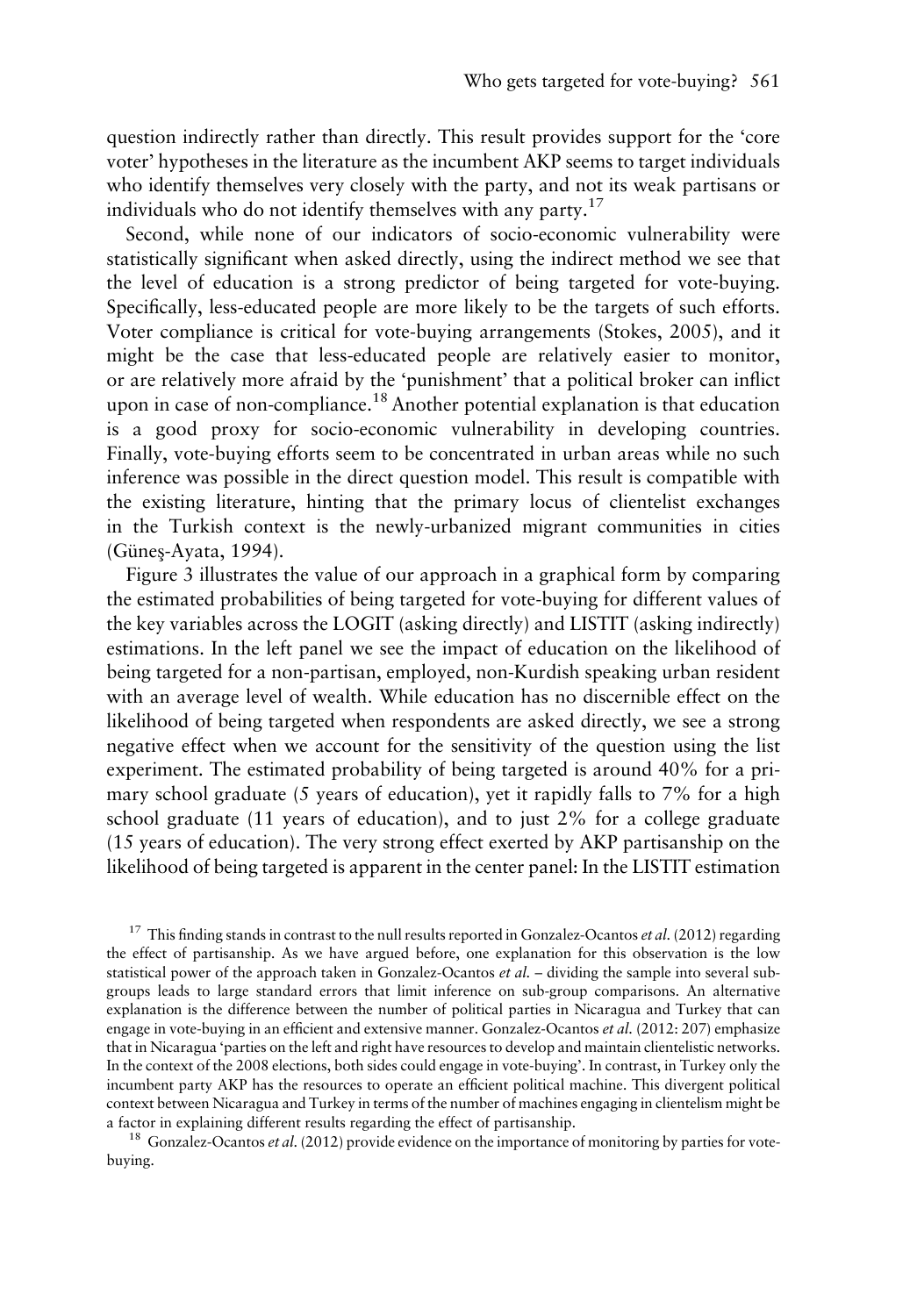

Figure 3 Probability of being targeted for vote-buying when asked directly (LOGIT) vs. list experiment results using LISTIT.

Notes: In the left panel the probability of being targeted for vote-buying is calculated for a nonpartisan, employed, non-Kurdish speaking urban dweller with an average level of wealth. In the center panel the reference individual is an employed, non-Kurdish speaking urban dweller with an average level of wealth and education. In the right panel the reference individual is a nonpartisan, employed, non-Kurdish speaking individual with an average level of wealth and education. The figure is constructed using estimates from the logistic and LISTIT regressions as reported in Table 4.

while the estimated probability for a non-partisan, employed, non-Kurdish speaking urban dweller with an average level of wealth and education (7.5 years) is 21%, it jumps to 75% for a strong AKP partisan with otherwise identical characteristics. Finally, the right panel shows that vote-buying in Turkey occurs in urban settings – another inference that we could not have made if we had asked our respondents directly.

#### Implications and discussion

Scholarly accounts of vote-buying hint that 'a blossoming market for votes has emerged as an epiphenomenon of democratization' (Schaffer, 2007: 1), yet studying vote markets systematically has been difficult due to the sensitive nature of the topic. We tried to overcome this problem by using an unobtrusive measurement technique, the list experiment, which offers respondents a relatively high degree of anonymity. Our list experiment provides the first systematic evidence of the prevalence of vote-buying efforts in Turkey, a major developing democracy. The openly revealed prevalence of vote-buying in Turkey stands at the median (about 16%) of vote-buying estimates reported in the literature from developing democracies. However, once we neutralize the sensitivity of the subject through the list experiment technique, the prevalence of vote-buying reaches quite significant levels at about 35%. In other words, one in every three voting age citizens in the country appears to be targeted.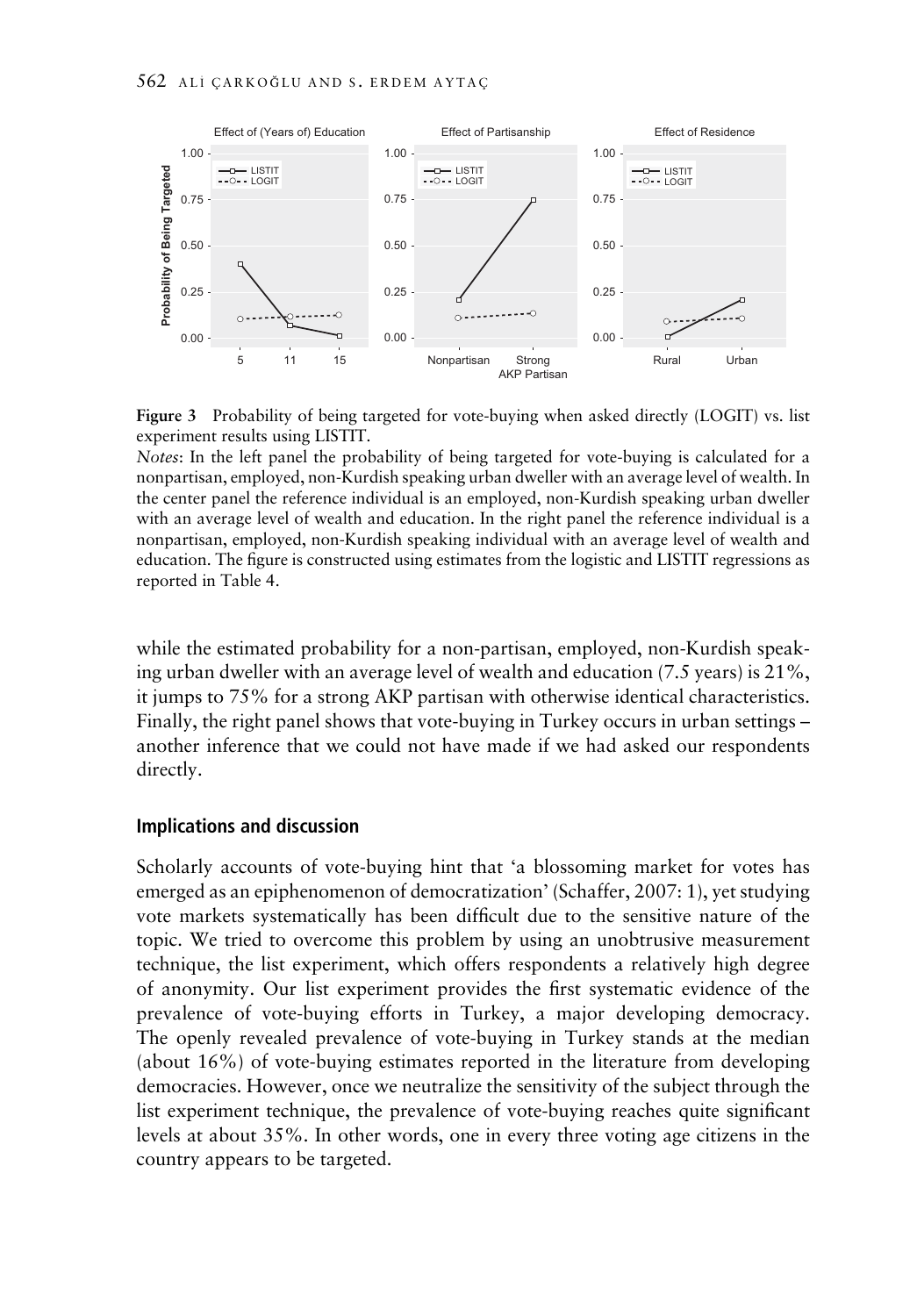This high level of vote-buying activity constitutes important evidence on the pervasiveness of clientelistic electoral linkages in the developing world (Kitschelt, 2000), which has ominous theoretical and practical implications for the practice of democracy. From a theoretical perspective, one of the central normative appeals of democracy is that citizens have equal political rights as well as a certain degree of autonomy as voters (Stokes *et al.*, 2013). Vote-buying, however, precludes certain voters (almost always the socio-economically vulnerable) from revealing their policy preferences in elections (Hasen, 2000). Effectively, 'a subset of the citizenry is deprived of effective participation in collective decisions to which they will be subject' (Stokes, 2007a: 90). Thus, the equality of political rights no longer exists in practice, and one of the fundamental tenets of democracy, articulated as the equal consideration principle in elections by Robert Dahl, has been breached. (Dahl, 1987; Stokes, 2007a).

The practical implications of a high level of vote-buying for the quality of democratic processes are equally worrisome. As noted by Schaffer (2007), the need to fund vote-buying activities might result in the criminalization of politics. In line with this prediction and the high level of vote-buying activities that we report in Turkey, in a recent graft probe involving several ministers of the AKP government, prosecutors accused suspects of improperly awarding construction permits to certain developers and overlooking violations of construction regulations.<sup>19</sup> Earlier it was reported that one developer mentioned in the graft probe had donated 40,000 food packages to AKP for distribution.<sup>20</sup> As the opposition parties do not have access to such resources, the prevalence of vote-buying generates an unfair advantage for the incumbent AKP to sustain its electoral hegemony and establish itself as a dominant party.<sup>21</sup> The loss of transparency in public spending during the AKP rule is striking as well: The public procurement law has been changed dozens of times, each time exempting more public agencies from the supervision of the Public Procurement Authority, and the ability of the Court of Accounts to audit public spending has been severely restricted.<sup>22</sup>

We also provide strong evidence on the question of what types of individuals are targeted for vote-buying. Our findings represent a unique contribution to the literature as we draw on original, individual-level data that has been collected in an unobtrusive manner in a large, developing democracy. We find that in the Turkish case strong partisans of the ruling AKP, less-educated individuals, and urban residents are significantly more likely to be targeted. In terms of partisanship, our

<sup>19</sup> See [http://tinyurl.com/p9gvjks.](http://tinyurl.com/p9gvjks)

<sup>22</sup> On the public procurement law, see<http://tinyurl.com/m7muf2w>. On Court of Accounts, see [http://](http://tinyurl.com/qy7ppvf) [tinyurl.com/qy7ppvf](http://tinyurl.com/qy7ppvf).

<sup>20</sup> See<http://tinyurl.com/mwgmeny>.

<sup>&</sup>lt;sup>21</sup> Many analysts consider the continuing electoral hegemony of AKP as a sign of the emergence of a dominant party system in Turkey. For more on this, see Çarkoğlu (2011), Müftüler-Baç and Keyman (2012), and Gümüşçü (2013). In addition, Aytaç (2014) presents evidence on the strategic targeting of public benefits at the district-level as well.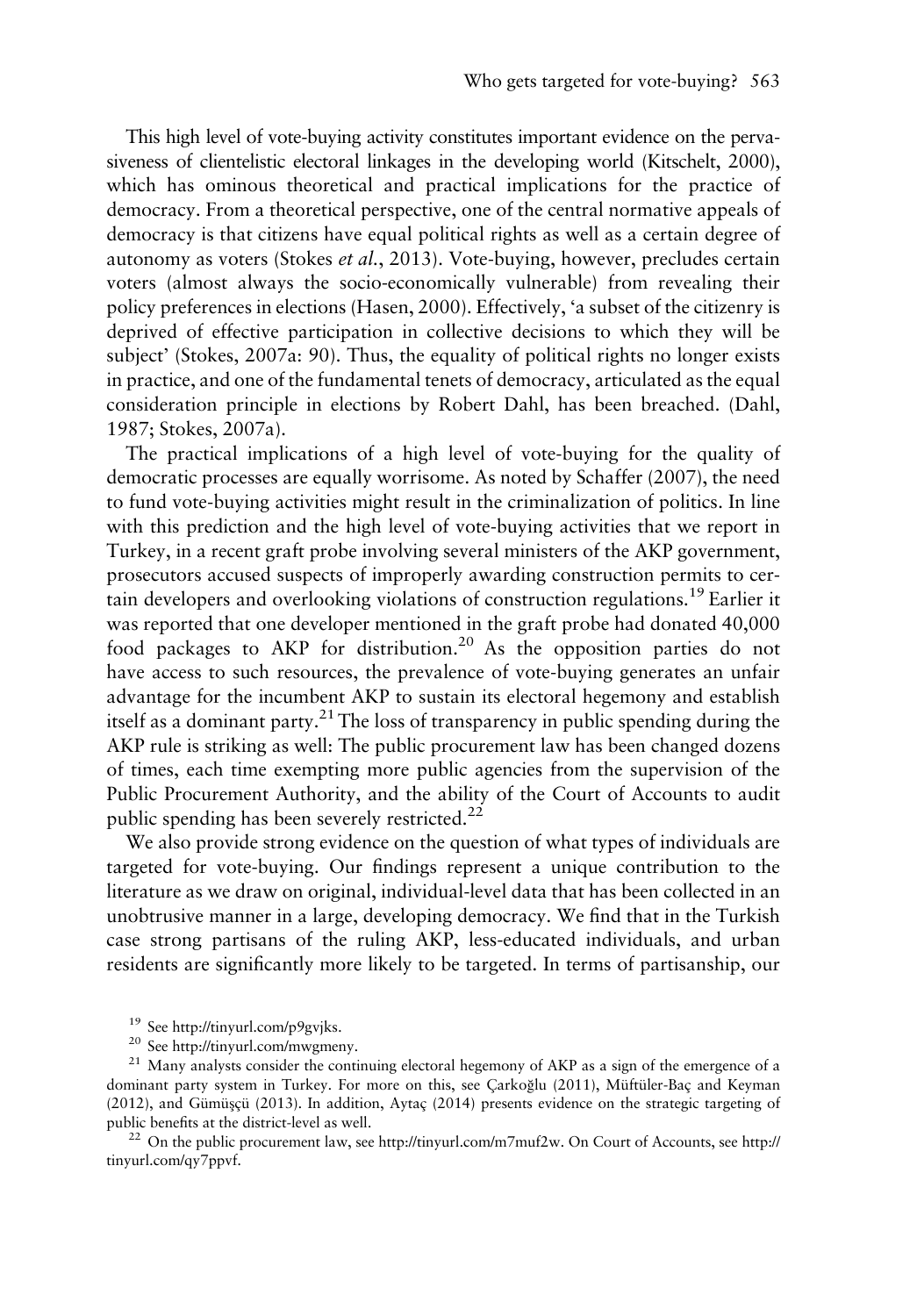results support the hypothesis that parties target their core supporters rather than swing voters. While Cox and McCubbins (1986) emphasize the role of risk aversion for this strategy, other mechanisms have been offered in the literature as well: Nichter (2008), for example, argues that targeting core supporters aims at boosting turnout whereas Diaz-Cayeros et al. (2012: 23) emphasize that politicians funnel benefits to their core voters to 'take care of their own'. More recently, Stokes et al. (2013) brought a different perspective to the debate by suggesting that core supporters are targeted not for their votes or turnout but for their involvement in party brokers' networks. Further research is needed to adjudicate between these mechanisms.

In addition, our results suggest that the education level of an individual is a better predictor of whether she will be targeted for vote-buying than her wealth. Speculatively, a low level of education might put individuals into networks that are easier to monitor by party brokers or they might feel more vulnerable to a potential backlash from a broker in case of non-compliance to the vote-buying arrangement. In the Turkish case, vote-buying activities appear to take place predominantly in the urban communities, which resonates well with the existing literature. In rural communities clientelistic exchanges might have different forms like targeted subsidies, as previously reported (Gürkan and Kasnakoğlu, 1991).

Finally, from a research design perspective our study illustrates the value of combining different methodological innovations to answer substantively important questions. A list experiment is a useful tool for ameliorating the measurement error associated with social desirability bias when diagnosing the overall prevalence of a sensitive behavior. However, most often researchers are also interested in the behavior's individual-level predictors. The list experiment technique in its original form fails to produce satisfactory results to address this question due to data analysis limitations (Corstange, 2009). By combining this technique with a statistical estimator that allows multivariate analysis on list experiment data in an efficient manner, we have been able to estimate the overall prevalence of the sensitive behavior and identify the types of individuals who are more likely to engage in such behavior.

#### Acknowledgements

The authors would like to thank Nikolay Marinov, Özge Kemahlıoğlu, and participants in the survey research brown bag seminar at Koç University (March 2013) for generous feedback.

#### References

Aytaç, S.E. (2014), 'Distributive politics in a multiparty system: the conditional cash transfer program in Turkey', Comparative Political Studies 47(9): 1211–1237.

Blair, G. and K. Imai (2012), 'Statistical analysis of list experiments', Political Analysis 20(1): 47–77.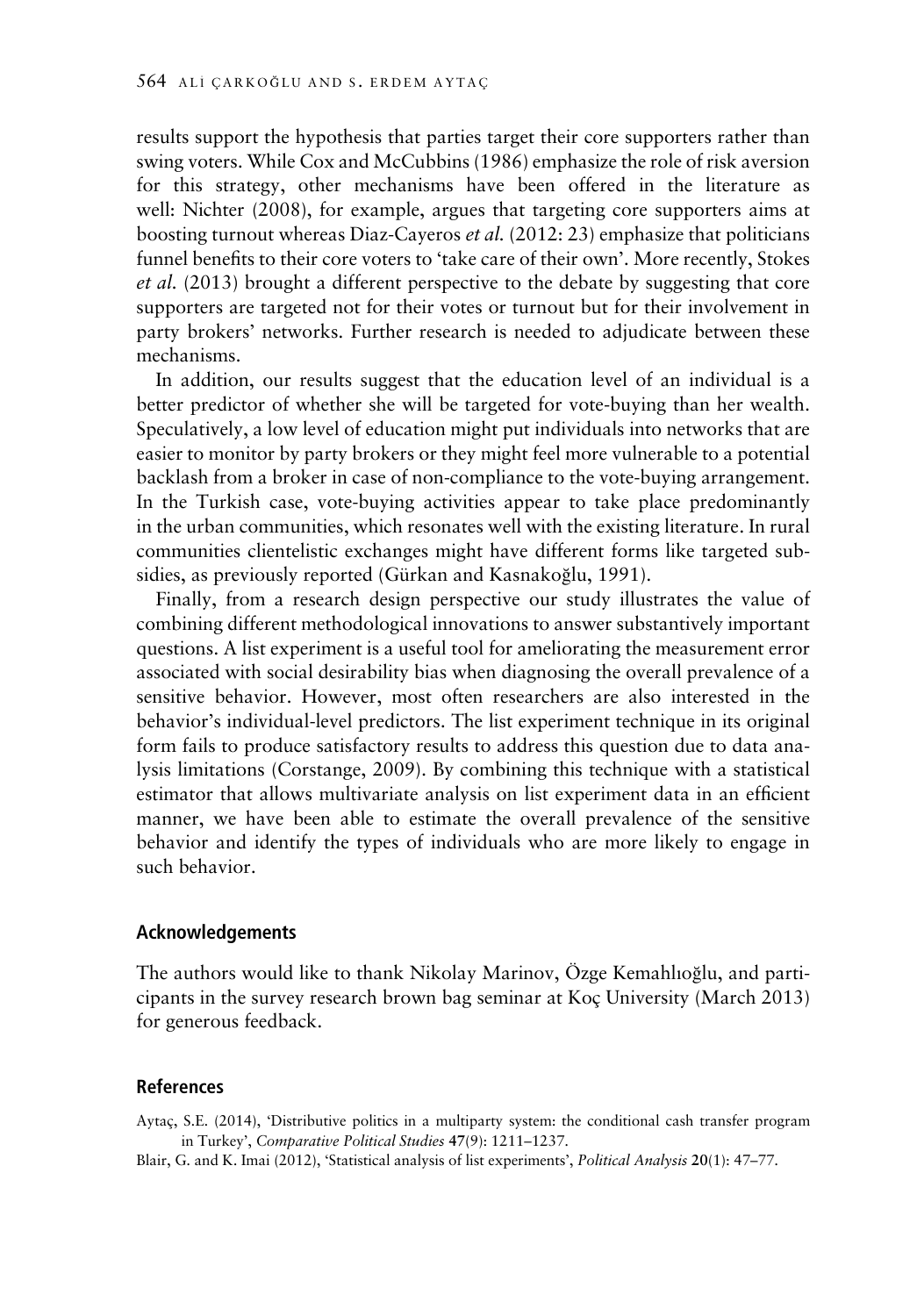- Bradburn, N.M., S. Sudman, E. Blair and C. Stocking (1978), 'Question threat and response bias', Public Opinion Quarterly 42(2): 221–234.
- Brusco, V., M. Nazareno and S.C. Stokes (2004), 'Vote-buying in Argentina', Latin American Research Review 39(2): 66–88.
- Çarkoğlu, A. (2011), 'Turkey's 2011 general elections: toward a dominant party system?', Insight Turkey 13(3): 43–62.
- (2012a), 'Voting behavior', in M. Heper and S. Sayarı (eds), The Routledge Handbook of Modern Turkey, London: Routledge, pp. 160–170.
- $(2012b)$ , 'Economic evaluations vs. ideology: diagnosing the sources of electoral change in Turkey, 2002–2011', Electoral Studies 31: 513–521.
- Corstange, D. (2009), 'Sensitive questions, truthful answers? Modeling the list experiment with LISTIT', Political Analysis 17(1): 45–63.
- (2012), 'Vote trafficking in Lebanon', International Journal of Middle East Studies 44(3): 483–505.
- Cox, G.W. (2009), 'Swing voters, core voters, and distributive politics', in I. Shapiro, S.C. Stokes, E.J. Wood and A.S. Kirshner (eds), Political Representation, New York: Cambridge University Press, pp. 342–357.
- Cox, G.W. and M.D. McCubbins (1986), 'Electoral politics as a redistributive game', Journal of Politics 48 (2): 370–389.
- Dahl, R. (1987), Democracy and its Critics, New Haven: Yale University Press.
- Desposato, S.W. (2007), 'How does vote-buying shape the legislative arena?' in F.C. Shaffer (ed.), Elections for Sale: The Causes and Consequences of Vote-Buying, Boulder, CO: Lynne Rienner Publishers, pp. 101–122.
- Diaz-Cayeros, A., F. Estevez and B. Magaloni (2012), Strategies of vote-buying: democracy, clientelism, and poverty relief in Mexico. Unpublished manuscript, Stanford University.
- Dixit, A. and J. Londregan (1996), 'The determinants of success of special interests in redistributive politics', Journal of Politics 58(4): 1132–1155.
- Gallego, J. and L. Wantchekon (2012), 'Experiments on clientelism and vote-buying', in D. Serra and L. Wantchekon (eds), New Advances in Experimental Research on Corruption, Bingley: Emerald Group Publishing, pp. 177–212.
- Gonzalez-Ocantos, E., C.K. de Jonge, C. Meléndez, J. Osorio and D.W. Nickerson (2012), 'Vote-buying and social desirability bias: experimental evidence from Nicaragua', American Journal of Political Science 56(1): 202–217.
- Gümüşçü, Ş. (2013), 'The emerging predominant party system in Turkey', Government and Opposition 48(2): 223–244.
- Güneş-Ayata, A. (1994), 'Roots and trends of clientelism in Turkey', in L. Roniger and A. Güneş-Ayata (eds), Democracy, Clientelism, and Civil Society, Boulder: Lynne Rienner Publishers, pp. 49–63.
- Gürkan, A.A. and H. Kasnakoğlu (1991), 'The political economics of agricultural price support in Turkey: an empirical assessment', Public Choice 70: 277–298.
- Hasen, R.L. (2000), 'Vote buying', California Law Review 88(5): 1323–1371.
- Heper, M. and E.F. Keyman (1998), 'Double-faced state: political patronage and the consolidation of democracy in Turkey', Middle Eastern Studies 34(4): 259–277.
- Holbrook, A.L. and J.A. Krosnick (2010), 'Social desirability bias in voter turnout reports: tests using the item count technique', Public Opinion Quarterly 74(1): 37–67.
- Kalaycıoğlu, E. (2008), 'Attitudinal orientation to party organizations in Turkey in the 2000s', Turkish Studies 9(2): 297–316.
- Kemahlıoğlu, Ö. (2012), Agents or Bosses? Patronage and Intra-Party Politics in Argentina and Turkey, Colchester, UK: ECPR Press.
- Kitschelt, H. (2000), 'Linkages between citizens and politicians in democratic polities', Comparative Political Studies 33(6–7): 845–879.
- Kuklinski, J.H., M.D. Cobb and M. Gilens (1997), 'Racial attitudes and the "New South"', Journal of Politics 59(2): 323–349.
- Lindbeck, A. and J.W. Weibull (1987), 'Balanced budget redistribution as the outcome of political competition', Public Choice 52(3): 273–297.